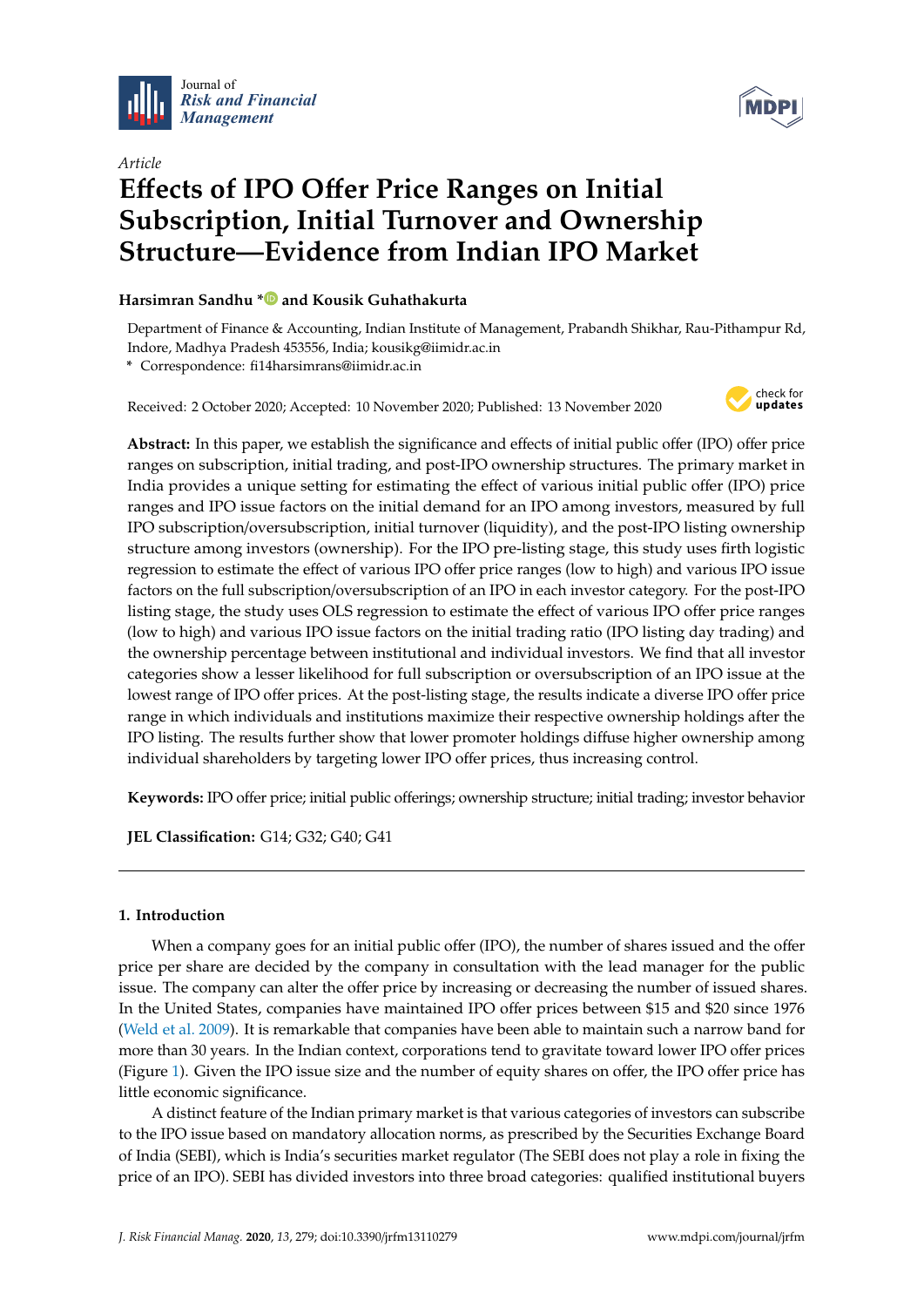(QIBs), non-institutional investors (NIIs), and retail individual investors (RIIs) (IPO investor categories comprise QIB investors, including domestic/foreign institutional investors, mutual funds, venture capital, and insurance companies; RIIs, including individual investors that invested less than INR (Indian National Rupees) 100,000 (\$1333) prior to 2009 and less than INR 200,000 after 2009; and NIIs, including investors who invest more than INR 200,000 (\$2666). The subscription rates for each category are determined as per the allocation norms prescribed by the SEBI (Mandatory allocation norms mean that in the Indian primary market, via the book-building process, 50% of the issue is reserved for qualified institutional buyer investors, 35% for retail individual investors (RII), and the other 15% for non-institutional investors). IPO subscription rates for each investor category can be observed for all three categories prior to listing an IPO issue in the secondary market. These rates are estimated as the number of bids received for each category divided by the allotted shares in each category of shares. This process is referred to as the book-building process for the IPO. We can, thus, observe the level of participation among various categories of investors before and after the listing of an IPO in the secondary market. At the pre-listing stage, full subscription, oversubscription, and undersubscription levels provide an initial estimation for the level of demand among the various categories of investors. At the IPO post-listing stage in the secondary market, we can observe the first-day trading ratio—FDTR (the ratio of the IPO listing day shares trading volume to the number of shares issued in the IPO) in the secondary equity market and the post-IPO listing ownership structure between individual and institutional investors.



**Figure 1.** Initial public offer (IPO) offer price bands across companies in Indian National Rupees (INR) (2006–2015). The INR conversion to UDS \$ is done at an average rate between 2006–2015. Source—Prime database, NSE India, and Source-RBI forex.

Apart from the various IPO issue factors, the IPO offer price is an important variable for estimating the level of participation among various categories of investors at the pre- and post-listing stages of an IPO. Often, investors do not like a company's offer price; thus, they do not apply for that company's IPO, resulting in undersubscription. In such a case, companies either revise the offer price or suspend the IPO. RIIs and QIBs are at the extreme ends of affordability for an IPO issue. As RIIs and NIIs are more wealth-constrained compared with QIBs, the IPO offer price is an important parameter while applying for an IPO, since the total amount of investment allowed in an individual company is restricted by the SEBI. Taking this into account, it is now possible to link IPO offer price ranges to the number of IPO undersubscriptions among RIIs, NIIs, and QIBs. The general observations from Table 1 show a link between IPO issue offer ranges (low to high) and the number of IPOs undersubscribed by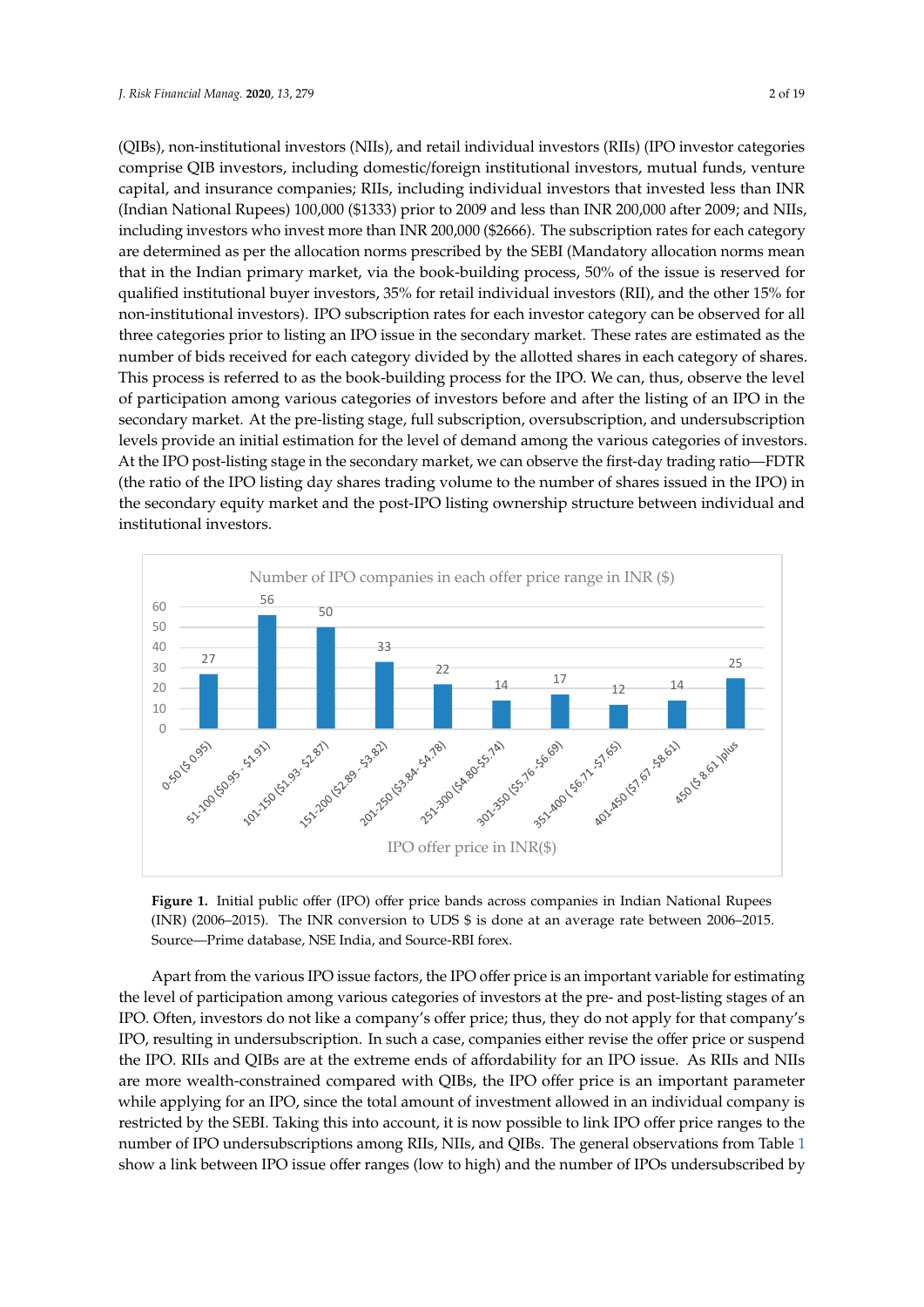RIIs, NIIs, and QIBs, respectively. The data show a negative relationship between the number of IPOs undersubscribed against each IPO offer price range among RIIs, NIIs, and QIBs.

**Table 1.** IPO offer price bands and numbers of IPOs undersubscribed within the qualified institutional buyer (QIB), non-institutional investor (NII), and retail individual investor (RII) categories (2006–2015) (Oversubscription and undersubscription data have been taken from http://www.chittorgarh.com/ and NSE India for each category). The UDS \$ conversation rate is the average rate (INR-\$) between 2006–2015. (Source—RBI forex).

|                              | Retail Individual                 | Non-Institutional Investors       | <b>Oualified Institutional</b>    |  |  |
|------------------------------|-----------------------------------|-----------------------------------|-----------------------------------|--|--|
| <b>IPO Offer Price Range</b> | Investor (RII)                    | (NII)                             | Buyer (QIB)                       |  |  |
| $(in INR)(\$)$               | Number of IPOs<br>Undersubscribed | Number of IPOs<br>Undersubscribed | Number of IPOs<br>Undersubscribed |  |  |
| $0 - 50$ (\$ 0.95)           | 21                                | 20                                | 30                                |  |  |
| 51-100 (\$0.95-\$1.91)       | 18                                | 19                                | 38                                |  |  |
| 101-150 (\$1.93-\$2.87)      | 15                                | 6                                 | 20                                |  |  |
| 151-200 (\$2.89-\$3.82)      | 16                                | 8                                 | 10                                |  |  |
| 201-250 (\$3.84-\$4.78)      |                                   | 4                                 | 5                                 |  |  |
| 251-300 (\$4.80-\$5.74)      | h                                 | 3                                 |                                   |  |  |
| 301-350 (\$5.76-\$6.69)      | 3                                 |                                   |                                   |  |  |
| 351-400 (\$6.71-\$7.65)      | 5                                 |                                   |                                   |  |  |
| 401-450 (\$7.67-\$8.61)      | 5                                 | 11                                |                                   |  |  |
| Greater Than 450 (\$8.61)    | 10                                | 11                                |                                   |  |  |

IPO investor categories: qualified institutional buyers (QIBs) investors include domestic/foreign institutional investors, mutual funds, venture capital, and insurance companies. Retail individual investors (RIIs) include individual investors that invest less than INR 100,000 (\$1333) prior to 2009 and less than INR 200,000 (\$2666) (after 2009. NIIs include investors investing greater than INR 200,000 (\$2666)). INR—Indian National Rupee.

In the IPO post-listing stage, a link between the IPO offer price and the post-IPO listing ownership structure among companies has been established by Fernando et al. (2004). They suggest that lower IPO offer prices are preferred by individual investors and higher ones are preferred by institutional investors. In this context, the percentages of institutional and individual holdings immediately after the IPO listing are now estimated. The link between the IPO offer price ranges (low to high) and the post-IPO listing percentage of ownership holdings between institutional and individual investors can be estimated. Initial data observations show that the percentage of individual ownership is higher at lower ranges of IPO offer prices. In contrast, institutional investors tend to increase their holdings at higher levels of IPO offer price ranges. The percentage of individual ownership is highest for IPO offer price ranges of INR 0–50 and INR 50–100 (Figure 2).

In contrast to the findings of Fernando et al. (2004), a study done by Neupane and Poshakwale (2012) estimated that during the book-building process (using an Indian primary dataset), RIIs favor high-priced IPO stocks after controlling for institutional demand. Therefore, we find two different kinds of investor preferences at the pre-listing and post-listing stages for the IPO. In this study, we intend to find specific IPO offer price ranges along with other factors that affect the pre- and post-listing participation among various categories of investors.

The primary market in India provides a unique setting to estimate the effect of various IPO offer price ranges and factors based on the initial demand of an IPO among investors (measured by full IPO subscription and oversubscription), initial turnover of listing day shares (liquidity), and the post-IPO listing ownership structure among investors (ownership). This study has three specific objectives. First, at the IPO pre-listing stage, it aims to estimate the impact of various IPO offer price ranges (low to high) on the likelihood of the IPO being fully subscribed/oversubscribed to among various categories of investors (RIIs, NIIs, and QIBs). The study also estimates the impact of various IPO issue factors that may affect the likelihood of full subscription/oversubscription among various categories of investors. Second, at the IPO post-listing stage in the secondary market, the study aims to measure the impact of various IPO offer price ranges (low to high) and various IPO issue factors on the FDTR (IPO listing day share trading) and on the post-IPO ownership structure between individuals and institutions (after controlling for various financial and non-financial IPO factors). We find that all three categories of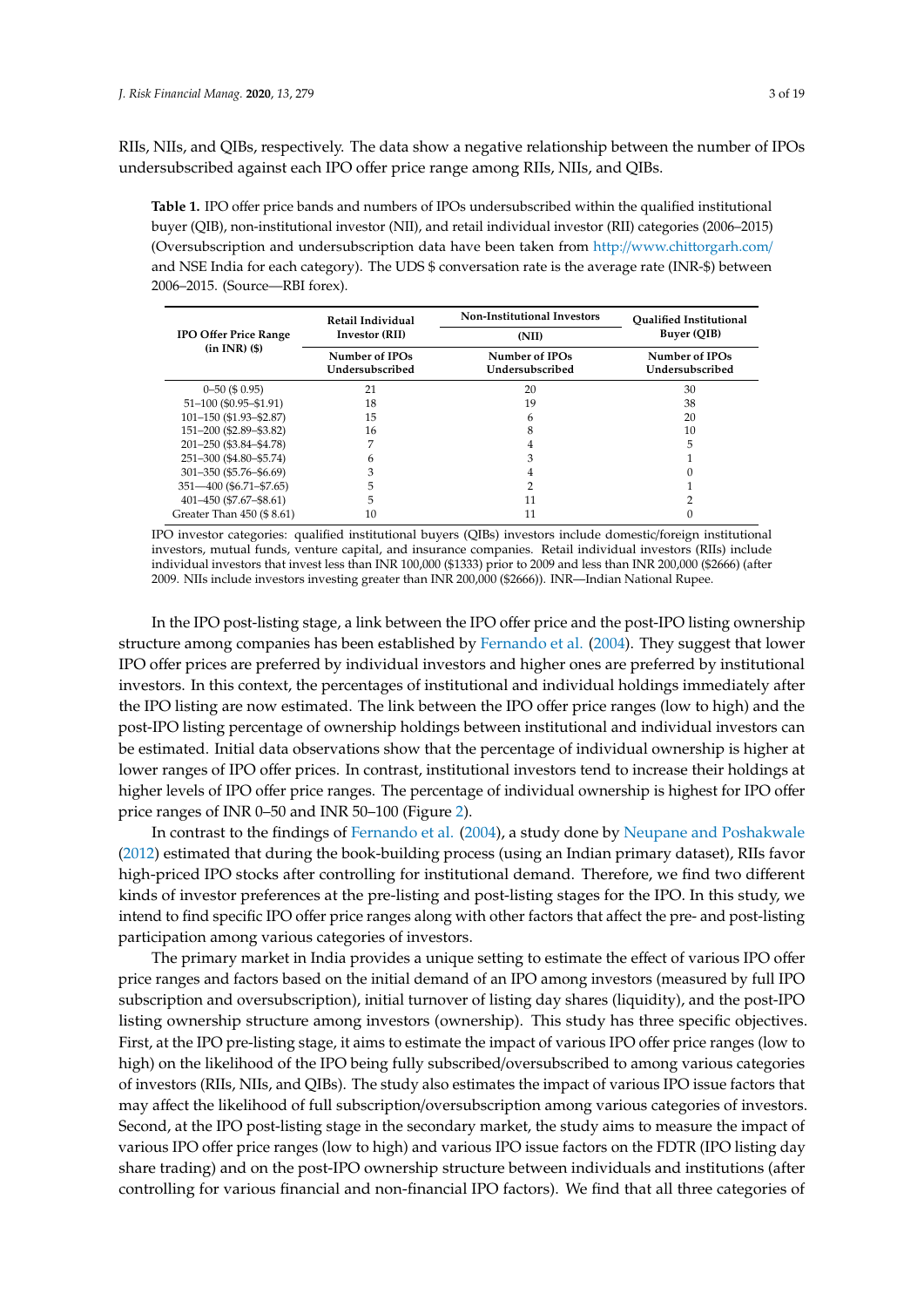investors (RIIs, NII, and QIBs) show a reduced likelihood to fully subscribe/oversubscribe to an IPO issue at the lowest range of IPO offer prices. At the post-listing stage, the results indicate a diverse IPO offer price range, in which individual and institutions maximize their respective ownership holdings after the IPO listing. The results further show that lower promoter holdings diffuse higher ownership among individual shareholders by targeting lower IPO offer prices, thus increasing control.



**Figure 2.** IPO offer price: mean institutional and individual holding after the IPO (2006–2015). (As per Indian regulations, the quarterly reports of listed Indian companies must specify their underlying ownership in terms of both the absolute number and percentage. The percentage of individual and institutional investors is assessed at the end of the first monthly quarter immediately after the IPO listing). Source—CIMIE Prowess IQ database. The UDS \$ conversation rate is the average rate (INR-\$) between 2006–2015. (Source-RBI forex).

The rest of the paper is organized as follows. Section 2 comprises the literature review and hypothesis development. Section 3 describes the sample descriptions, methodology, and models. Section 4 covers the regression results and discussion and finally, Section 5 concludes the study.

### **2. Literature Review & Hypotheses Development**

### *2.1. Literature Review*

### 2.1.1. IPO Subscription

The IPO subscription levels (rates) influence various factors, such as the IPO offer price, the IPO issue size, and the level of IPO issue underpricing. Past studies, such as those of Yong and Isa (2003), Rock (1986), Fung et al. (2005), and Ljungqvist and Wilhelm (2006), have shown that the subscription rate is an important variable affecting the after-market performance of an IPO. The subscription rate is positively related to the IPO issue/offer price (Sahoo and Rajib 2012). Investors' demand for an initial public offer (IPO) is positively related to IPO underpricing (Agarwal et al. 2006). IPOs with higher investor demand are underpriced more as compared to IPOs with lower investor demand. In a recent study by Neupane and Poshakwale (2012), the authors used the book-building process approach to estimate the demand for an IPO based on the subscription rates of various categories of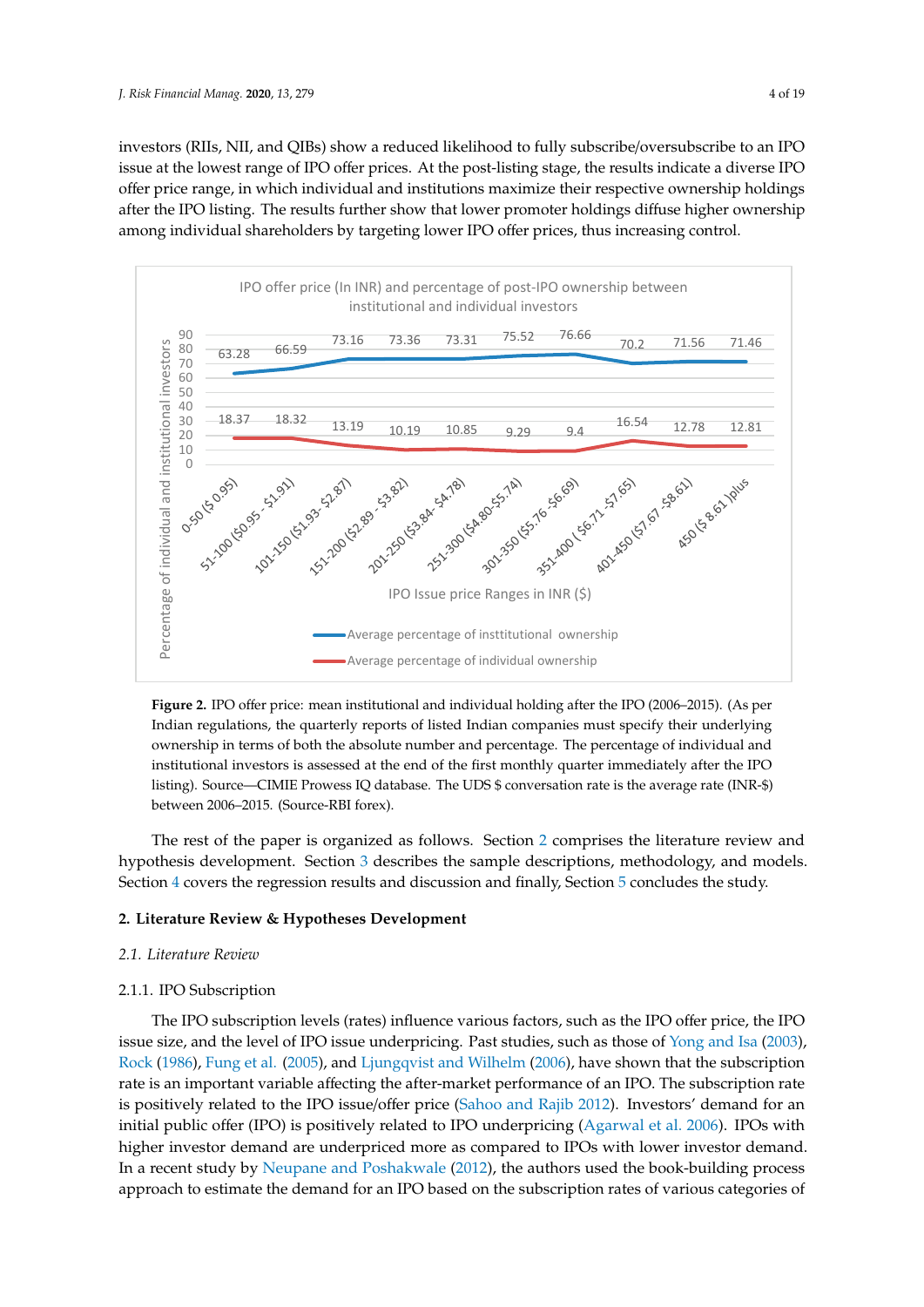investors during an IPO. They concluded that subscription rates of retail participation are influenced by institutional subscription rates at the pre-listing stage.

#### 2.1.2. Initial Trading (Listing Day Trading)—First Day Trading Ratio (FDTR)

The first day trading ratio (initial trading) is estimated as the ratio between the total number of shares traded on the listing day of the IPO in the secondary market divided by the total number of shares issued in the IPO. An increased initial turnover in the post-IPO listing could be an estimation of the extent of rationing in the pre-market stage of the IPO if the participation of some investors in the pre-market (pre-IPO listing) is limited. Earlier research has examined the immediate trading on the IPO listing day (listing day trading). Some studies find a non-linear relationship between initial trading and the IPO offer price (Fernando et al. 2004). The study finds that both lower-priced IPOs and higher-priced IPOs trade less on listing day. The initial turnover (or first day trading ratio) is positively associated with IPO issue underpricing (Krigman et al. 1999). Prior studies, such as those by Booth and Chua (1996), Chowdhry and Sherman (1996), hypothesized that as liquidity is determined by the ownership structure, they find a positive association between liquidity and IPO underpricing. Miller and Reilly (1987) also showed a correlation between underpricing and initial trading volume, while Aggarwal and Rivoli (1990) and Krigman et al. (1999) documented large opening-day trading volumes.

#### 2.1.3. Percentage Ownership among Individual and Institutional Investors Post-IPO Listing

The significance of the IPO offer price is driven by different preferences between individual and institutional investors. Individual investors prefer lower-priced stocks, while institutional investors prefer higher-priced stocks. Individual investors suffer from the nominal illusion (Birru and Wang 2016) for lower-priced stocks, meaning that they expect low-priced stocks to grow in the future as compared with high-priced stocks. This nominal illusion can be explained through various biases such as reference points<sup>1</sup> (Kahneman and Tversky 1979, 1984) and framing<sup>2</sup> (Thaler 1985). A study by Fernando et al. (2004) suggested a link between the IPO offer price and target ownership among firms after the IPO. The study argued that firms targeting institutional investors keep the IPO offer price high, however, companies targeting individual investors do not. A lower-priced issue leads to higher ownership dispersion among individual shareholders as compared with high-priced issues. Companies in which managers desire the benefits of control target low-priced IPO issues (Brennan and Franks 1997). Such companies want to avoid higher institutional holding after the IPO. The post-listing activity in the secondary market is related to the type of ownership structure that companies prefer after IPO.

Another important IPO issue variable discussed in the literature is underpricing. IPO underpricing is calculated as the difference between the first day (listing day) closing share price and the IPO offer price. Past literature (e.g., Chalk and III 1987; Booth and Chua 1996) widely supports the effect of underpricing on shareholders' dispersion immediately after an IPO. Agarwal et al. (2006) also estimated that investors' demand for an IPO subscription is positively related to the underpricing of an IPO. The relationship between IPO underpricing and the IPO offer price is U-shaped (Fernando et al. 2004). It further estimates that both higher-priced IPOs and lower-priced IPOs have higher underpricing compared with mid-priced IPOs. In contrast, a study by Chalk and III (1987) argued that lower-priced IPOs have higher underpricing compared with higher-priced IPOs. In a similar study, Fernando et al. (2004) found underpricing to be lowest for an IPO offer price between \$15 and \$18 for US markets. In a recent

<sup>1</sup> The term "reference point" was first coined by Kahneman and Tversky (1979) in their well-known paper about prospect theory. Individual investors may have a reference point in mind regarding the nominal prices for gains and losses while trading in the secondary market.

<sup>2</sup> Framing biases are a behavioral interpretation of the IPO offer price, in which individual investors frame their decisions based on the absolute nominal prices rather the percentage of returns.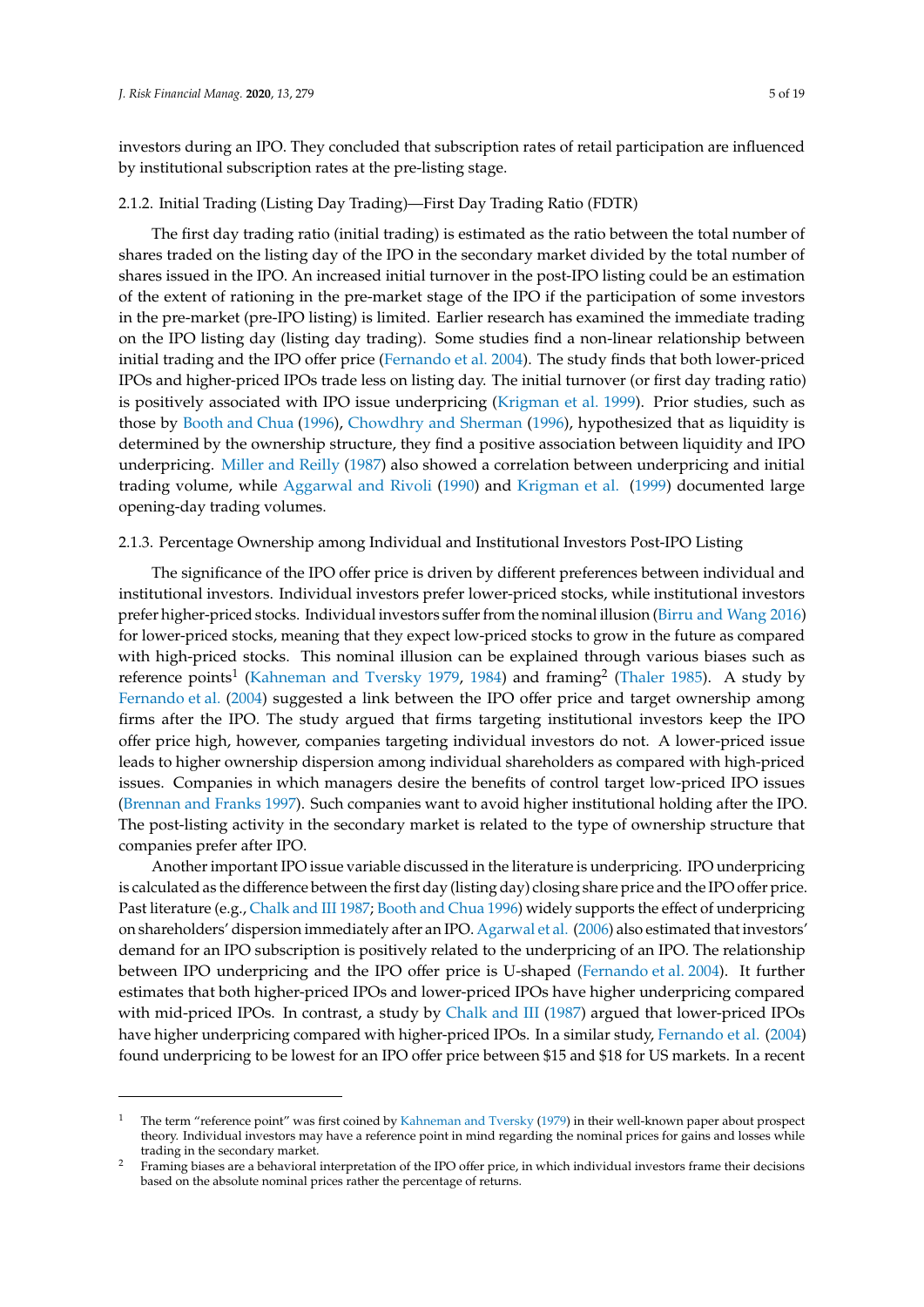study, Clarke et al. (2016) divided underpricing into two parts—voluntary and first-day return driven by unmet demand of non-institutional shareholders. The average underpricing (gross) was calculated as 23% for Indian markets, out of which 14% was for the first-day return.

Institutional investors have an affinity toward higher quality and larger capitalization stocks (Del Guercio 1996). Past findings (e.g., Stoll and Whaley 1983; Dyl and Elliott 2006) estimate a positive relationship between market capitalization and share price. Prior literature (Falkenstein 1996) also supports that institutional investors prefer high-priced stocks, and Gompers and Gompers and Metrick (2001) further showed that institutional investors tend to avoid low-priced shares and suggested a negative relationship between individual ownership and IPO issue size.

In the presence of strong investors, a wider spread in ownership outside the promotor holding structure becomes more important for creating stronger promotor control. Brennan and Franks (1997) argued that a higher dispersion of outside promotor holding after the IPO reduces the incentive for shareholders to monitor the company. Higher dispersed holding among individual shareholders creates collective action issues for individual shareholders and thus creates problems in monitoring the promotor after the IPO Black (1992). Therefore, the initial owners ration the shares and discriminate between shareholders to reduce the size of new shareholdings. Lower promoter holdings diffuse ownership among individual shareholders by targeting a lower IPO offer price, thus increasing control. In support of this, Mello and Parsons (1998) hypothesized that one objective of the IPO is to create a dispersed outside promotor holding. Such a dispersed structure induces managerial control over the post-listing liquidity of newly listed firms while also allowing the current management to determine the terms under which a transfer of control should take place. Signaling, as well as the reduced monitoring hypothesis, indicate an inverse relationship between promotor holding and the IPO offer price Cotter et al. (2005). In contrast, studies lsike those of Leland and Pyle (1977). And Ritter (1984) found a positive relationship between the IPO offer price and post-IPO issue promotor ownership.

#### 2.1.4. IPO Offer Prsice and Pre IPO Financial of a Company

Companies must file the red herring prospectus with the registrar of companies (ROC). The issuing company inserts a clause relating to the "basis for issue price" in the red herring prospectus, which includes earnings per share, return on net worth data for the last three years, and net asset value (NAV). The earning per share becomes the proxy for the financial strength of the company. Ghicas et al. (2000) showed that past earnings in IPO prospectuses form an important basis for future forecasts by investment bankers. Thus, the earning forecast becomes an important explanatory variable for estimating the IPO offer price by investment bankers (Ghicas et al. 2000). The price-earnings ratio is calculated as the ratio between the IPO offer price and the weighted earning per share (before the IPO) for the issue. Bartov et al. (2002) found that earning affects the IPO offer price valuations. Past studies have shown that that the peer group average P/E (price-earnings ratio) is positively associated with the price of the IPO stocks (Kim and Ritter 1999; Cotter et al. 2005; Schreiner 2007). When a company decides to go public via an IPO, the existing private shareholders and potential public shareholders must estimate what the company's price should be. The company also provides a comparative industry PE ratio of similar companies in the sector so that the investors can do a fair comparison with other industries. In a related study, Aggarwal et al. (2009) showed that companies with more negative earnings will have higher IPO valuations in comparison with companies with less negative earnings. In contrast, companies with higher positive earnings will have higher valuations than firms with less positive earnings do. Aggarwal et al. (2009) further suggested that negative earnings are a proxy growth opportunity for Internet firms and that such growth options are a significant component of IPO firm value. Klein (1996) further documents a positive relationship between the pre-IPO book value of equity and offer price for an IPO.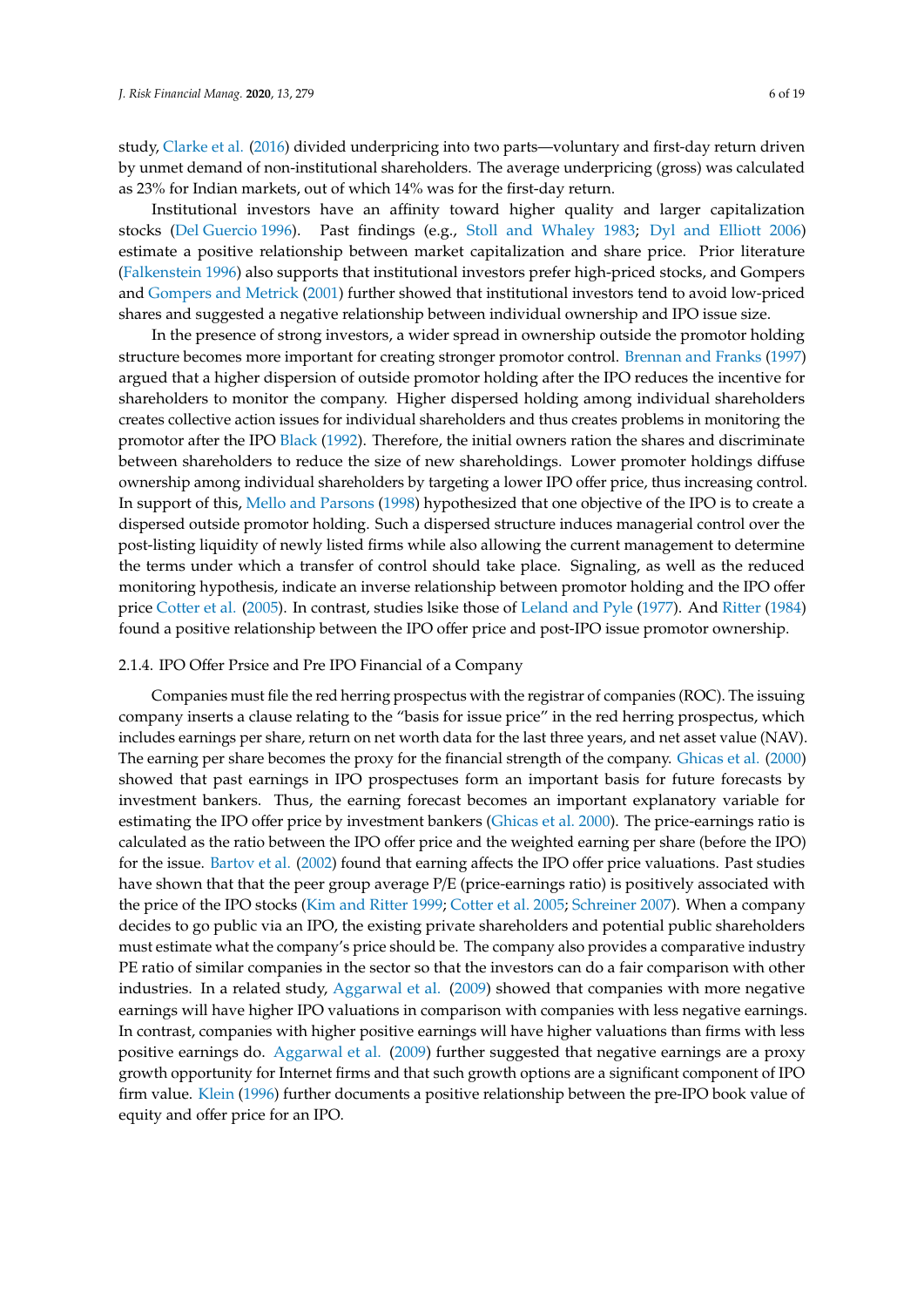#### *2.2. Hypotheses Development*

Prior literature provides evidence that initial demand among investors (subscription rates) is positively linked to IPO offer price (Sahoo and Rajib 2012). The study by Neupane and Poshakwale (2012) further provides evidence linking retail investor initial demand with institutional demand at the pre-listing stage. In the post listing stage, Fernando et al. 2004 provides evidence linking IPO offer prices and post-IPO ownership structure. We extend the literature by estimating the impact of specific IPO offer prices ranges (low to high) on initial demand among investors at the pre-listing stage, initial turnover, and ownership structure among investors at the post listing stage.

### 2.2.1. IPO Pre-Listing Stage—Full Subscription/Oversubscription

In the pre-listing stage of an IPO, the initial level of demand among various categories of investors is estimated by the subscription rate. Oversubscription/full subscription is an indication of the success of an IPO in each category, while undersubscription is an indication of low initial demand among investors. Past studies such as Sahoo and Rajib (2012) document a positive association between IPO offer price and IPO subscription rate. Another related study by Fernando et al. (2004) provides evidence that institutional investors do not prefer low priced IPOs, while a study by Neupane and Poshakwale (2012) provides evidence that retail investors follow the institutional investors' (QIB) demand during the book-building process of an IPO (pre-listing stage). This leads to our first hypothesis:

**Hypothesis 1 (H1).** *Retail investors (RII) and non-institutional investors (NII) follow the institutional investors' (QIB) demand during the IPO book-building process by undersubscribing to the lowest-priced IPOs.*

#### 2.2.2. IPO Post Listing Stage—Initial Trading and Post-IPO Ownership Structure

In the post listing stage of an IPO, increased initial turnover in the post-IPO listing is an estimation of the extent of rationing in the pre-market stage of the IPO, if the participation of some investors in the pre-market (pre-IPO listing) is limited. Both lower-priced IPOs and higher-priced IPOs trade less on listing day (Fernando et al. 2004). Low priced IPOs and high-priced IPOs are preferred by individual and institutional investors respectively. The lower-priced IPOs are associated with higher transaction costs (McInish and Wood 1992) and, thus, investors hold the newly allotted shares beyond the listing day. As the transaction cost for the lowest priced IPOs is higher as compared to high priced IPOs, the investors may trade less on listing day, this leads to our second hypothesis

**Hypothesis 2 (H2).** *Investors trade less on IPO listing day (initial trading) in companies having the lowest IPO o*ff*er price range.*

Individual and institutional investors have diverse preferences for IPO issue prices (Fernando et al. 2004). Individuals prefer low priced IPOs while institutional investors prefer high priced IPOs. This varied IPO offer price preference among investors leads to different ownership among each IPO post listing.

### **Hypothesis 3 (H3).** *Individual investors and institutional investors maximize their respective shareholdings post-IPO listing at specific low and high IPO o*ff*er price ranges, respectively.*

The above three hypotheses are tested along with various IPO issue factors affecting the initial demand among investors, initial trading, and post-IPO ownership structure.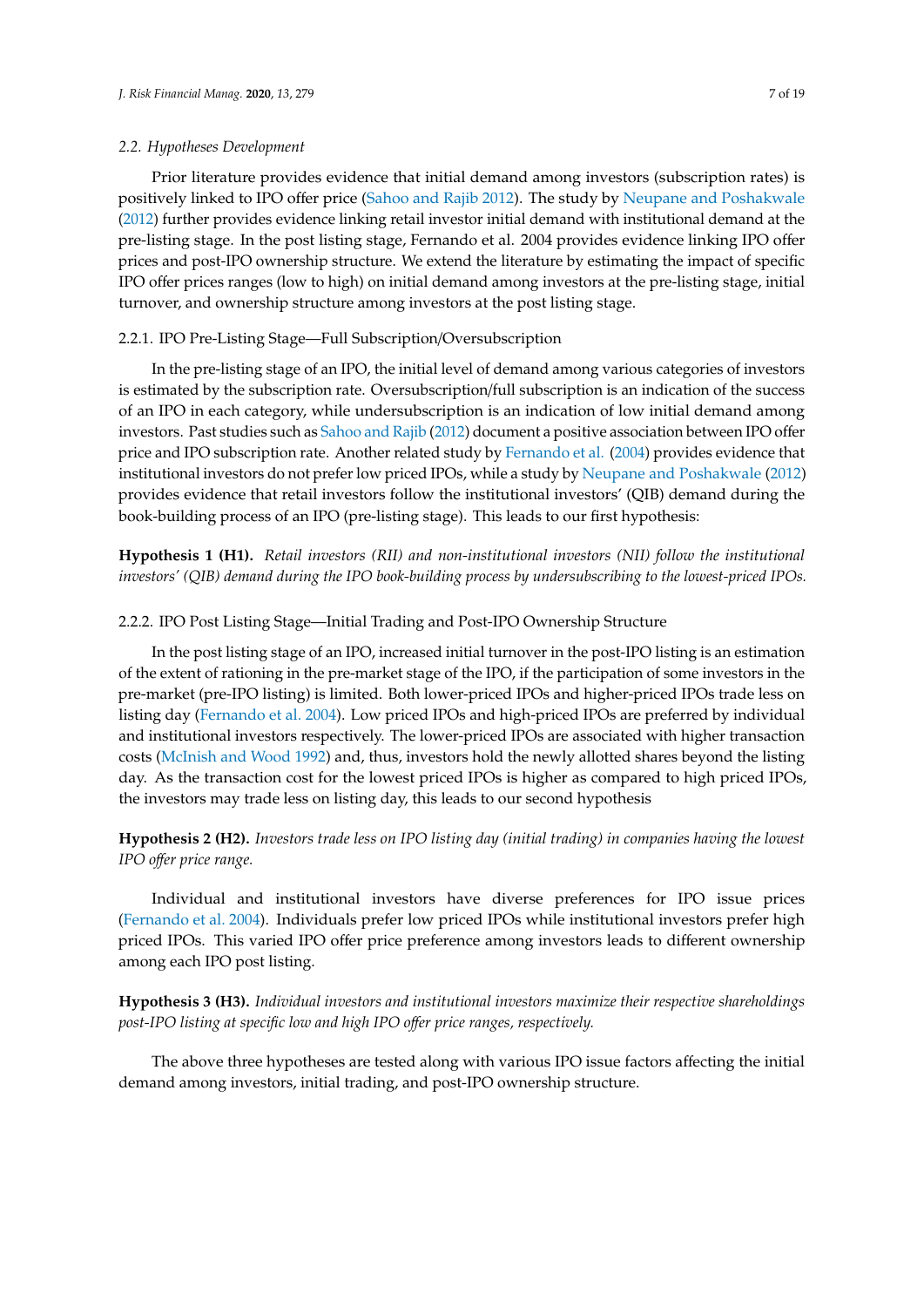#### **3. Sample, Research Methodology, and Models**

#### *3.1. Sample Description*

The study took 200 IPOs as the final sample for statistical analysis. For the purpose of the current study and empirical analysis, data from between 2006 and 2015 (inclusive) were employed. The IPO offer prices were obtained from the NSE online database (a public website) and the prime database. The number of shares traded on the first day of the listing was taken from the NSE database, and the number of shares issued was extracted from the prime database. The IPO issue subscription rates (full subscription and oversubscription) were taken from a public website (Oversubscription and undersubscription data were taken from http://www.chittorgarh.com/ and NSE India for each category, NSE—the National stock exchange, located in Mumbai). The percentage of underlying ownership is available on a quarterly basis for Indian companies. The percentage of individual ownership and institutional ownership is immediately assessed at the end of the first monthly quarter for all IPOs. The sample data for the percentage of promotor holdings were also estimated immediately at the end of the first monthly quarter (after the listing) for all IPOs. The sample data for individual ownership (after the IPO) and institutional ownership (the first monthly quarter after the IPO listing in the secondary market) were obtained from the CIMIE Prowess IQ database. The various financial and non-financial control variables were then estimated for each IPO from the prime database. Table 2 provides descriptive statistics for sample variable The mean percentage of the individual investors after the IPO was around 15.86% for the sample. The mean IPO offer price \*\*\* was around INR 215 for the sample. The mean IPO underpricing (market-adjusted) was around 15%. The mean for the percentage of promotor holdings for the sample was around 58.77%, with a wide range of 4.9% (min) to 98.38% (max). Correlation among sample variables are described in Tables 3 and 4

| Sample Variables                                    | Obs. | Mean           | Std. Dev.        | Min.           | Max.                 |
|-----------------------------------------------------|------|----------------|------------------|----------------|----------------------|
| Percentage of individual holding (after the IPO)    | 200  | 15.86          | 11.80            | 0.27           | 56.67                |
| Percentage of institutional holding (after the IPO) | 200  | 68.52          | 19.15            | 2.05           | 99.18                |
| First-day trading ratio (FDTR)                      | 200  | 2.18           | 2.24             | 0.0016         | 13.90                |
| Non-Financial (IPO Issue-Specific)                  |      |                |                  |                |                      |
| Market-adjusted underpricing ***                    | 200  | 0.15           | 0.44             | 0.78           | 2.46                 |
| Minimum lot size in INR (\$)                        | 200  | 6655 (\$127)   | 3641 (\$69.70)   | 2600 (\$49.47) | 51,600 (\$987)       |
| IPO offer price in INR (\$)                         | 200  | 215 (\$4.12)   | 192.22 (\$3.68)  | 12(60.23)      | 1310 (\$25.08)       |
| IPO issue size in million INR (\$)                  | 200  | 44,687 (\$855) | 152,850 (\$2925) | 378 (\$7.24)   | 1,547,509 (\$29,623) |
| PIPH: Percentage of promotor holdings               |      | 58.77          | 16.28            | 4.90           | 98.38                |
| Financial (Firm-Specific) Controls                  |      |                |                  |                |                      |
| EPS (3-year average before the IPO)                 | 200  | 13.04          | 37.85            | 0.19           | 372.95               |
| IPO offer price to EPS (before the IPO)             | 200  | 39.40          | 80.21            | 0.29           | 881.00               |
| Return on net worth                                 |      | 23.79          | 16.97            | 0.44           | 165.00               |
| Net asset value (NAV) before the IPO                |      | 71.39          | 57.64            | 5.75           | 497.00               |

**Table 2.** Descriptive statistics for the sample variables. (INR and \$ USD) The UDS \$ conversation rate is the average rate (INR-\$) between 2006–2015. Source—Prime database and NSE India. Source—RBI forex.

The percentage of individual and institutional holdings was assessed at the end of the first monthly quarter immediately after the IPO.

Market-adjusted underpricing (MAU)—MAU is calculated following Ibbotson and Ritter (1995). Market-adjusted IPO underpricing is calculated as follows:

$$
IPO\;Under pricing (Market\; Adjusted) = \frac{P1 - P0}{P0} - \frac{M1 - M0}{M0}.
$$

where MAU is the market-adjusted underpricing of each *IPO* at the end of the listing date, *P*1 is the closing price on the first trading day, and *P*0 is the offer price provided by the prospectus. *M*1 and *M*0 are the closing values of a selected market index (NIFTY 500) on the listing date and the day prior to listing, respectively.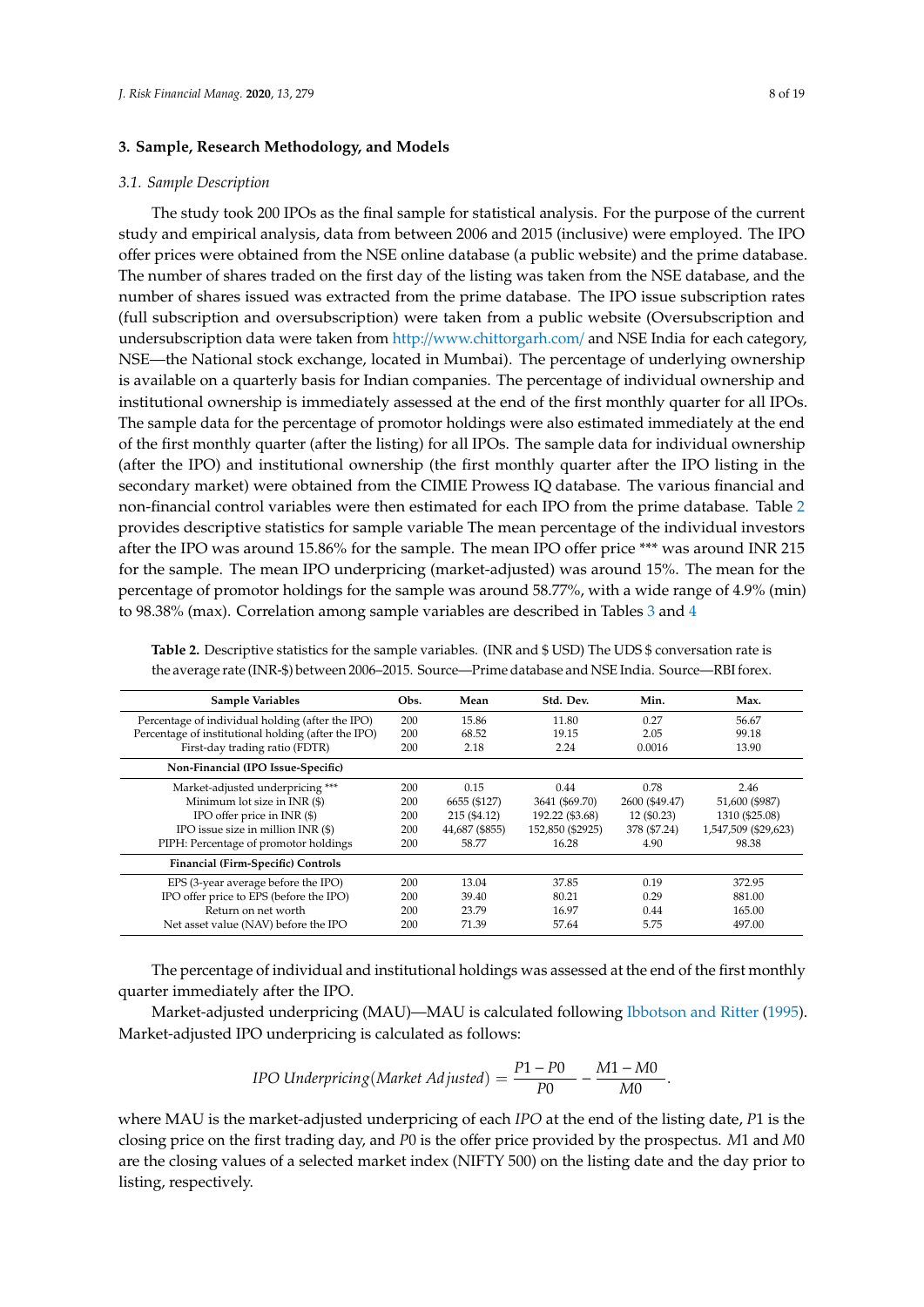|                                                         | Percentage of<br>Individual<br>Holdings<br>(after the IPO) | Percentageof<br>Institutional<br>Holdings<br>(after the IPO) | <b>IPO Offer</b><br>Price<br>(INR) | <b>IPO</b> Issue<br>Size (in<br>Million<br>INR) | Market-Adjusted<br>Underpricing<br>(MAU) | Percentage<br>Promotor<br>Holding | EPS (3-Year<br>Average before the<br>IPO) | <b>IPO Offer Price to</b><br>EPS (before the<br>IPO) | Return on<br><b>Net Worth</b><br>(before the<br>IPO) | <b>Net Asset</b><br>Value<br>(after the<br>IPO) | Minimum<br><b>Lot Size</b><br>(in INR) |
|---------------------------------------------------------|------------------------------------------------------------|--------------------------------------------------------------|------------------------------------|-------------------------------------------------|------------------------------------------|-----------------------------------|-------------------------------------------|------------------------------------------------------|------------------------------------------------------|-------------------------------------------------|----------------------------------------|
| Percentage of individual holdings (after the IPO)       |                                                            |                                                              |                                    |                                                 |                                          |                                   |                                           |                                                      |                                                      |                                                 |                                        |
| Percentage of institutional holdings<br>(after the IPO) | $-0.6217$                                                  |                                                              |                                    |                                                 |                                          |                                   |                                           |                                                      |                                                      |                                                 |                                        |
| IPO offer price (in INR)                                | $-0.2649$                                                  | 0.1508                                                       |                                    |                                                 |                                          |                                   |                                           |                                                      |                                                      |                                                 |                                        |
| IPO issue size (in million INR)                         | $-0.219$                                                   | 0.2691                                                       | 0.134                              |                                                 |                                          |                                   |                                           |                                                      |                                                      |                                                 |                                        |
| Market-adjusted underpricing (MAU)                      | $-0.0494$                                                  | 0.0225                                                       | 0.1065                             | 0.042                                           |                                          |                                   |                                           |                                                      |                                                      |                                                 |                                        |
| Percentage of promotor holdings (PIPH)                  | $-0.4118$                                                  | 0.6138                                                       | 0.003                              | 0.3352                                          | $-0.0884$                                |                                   |                                           |                                                      |                                                      |                                                 |                                        |
| EPS (before the IPO)                                    | $-0.0669$                                                  | 0.0937                                                       | 0.148                              | $-0.0306$                                       | $-0.0325$                                | 0.0586                            |                                           |                                                      |                                                      |                                                 |                                        |
| IPO offer price to EPS (before the IPO)                 | $-0.1326$                                                  | 0.1132                                                       | 0.1059                             | 0.0807                                          | $-0.017$                                 | 0.107                             | $-0.1089$                                 |                                                      |                                                      |                                                 |                                        |
| Return on net worth                                     | $-0.0829$                                                  | 0.1552                                                       | 0.2058                             | 0.0076                                          | 0.0328                                   | 0.0433                            | 0.3432                                    | $-0.2077$                                            |                                                      |                                                 |                                        |
| Net asset value (before the IPO                         | $-0.1601$                                                  | 0.0589                                                       | 0.7425                             | $-0.0475$                                       | 0.0743                                   | $-0.0413$                         | 0.0825                                    | $-0.0198$                                            | 0.104                                                |                                                 |                                        |
| Minimum lot size (in INR)                               | $-0.0126$                                                  | 0.0425                                                       | 0.2                                | $-0.0173$                                       | $-0.0349$                                | 0.0144                            | 0.0172                                    | $-0.0356$                                            | $-0.0234$                                            | 0.1232                                          |                                        |

**Table 3.** Correlation matrix—post-IPO holdings and IPO issue price factors (financial and non-financial).

### **Table 4.** Correlation matrix—first-day trading ratio and IPO issue factors.

| Correlation Matrix                                     | First-Day Trading Ratio | <b>IPO Offer Price</b> | <b>IPO Issue Size</b> | Market-Adjusted Underpricing | Promotor Holdings (%) | Individual Holdings (%) |  |
|--------------------------------------------------------|-------------------------|------------------------|-----------------------|------------------------------|-----------------------|-------------------------|--|
| First-day trading ratio (FDTR)                         |                         |                        |                       |                              |                       |                         |  |
| IPO offer price (In INR)                               | $-0.1181$               |                        |                       |                              |                       |                         |  |
| IPO issue size (In INR Mn)                             | $-0.4613$               | 0.435                  |                       |                              |                       |                         |  |
| Market-adjusted underpricing                           | 0.2527                  | 0.0875                 | $-0.0504$             |                              |                       |                         |  |
| Percentage of promotor holdings (post listing)         | $-0.241$                | 0.1065                 | 0.4631                | $-0.1034$                    |                       |                         |  |
| Percentage of individual holdings (post listing)       | 0.3219                  | $-0.2641$              | $-0.524$              | $-0.0801$                    | $-0.4472$             |                         |  |
| Percentiles across the IPO offer price for the sample. |                         |                        |                       |                              |                       |                         |  |
| 25%                                                    | 50%                     |                        | 75%                   | 90%                          |                       | 95%                     |  |
| 75                                                     | 137                     |                        | 252                   | 468                          |                       | 640                     |  |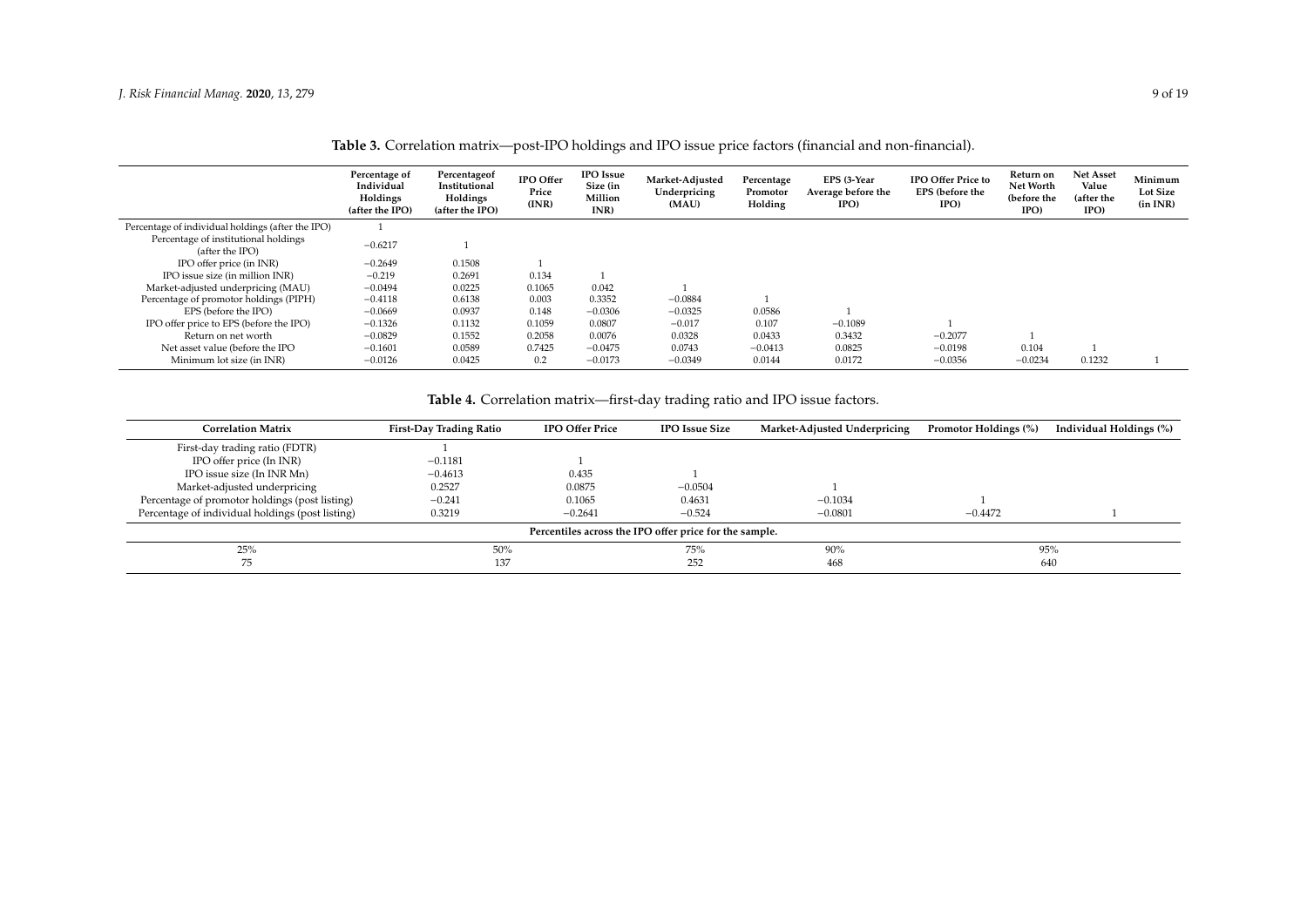Minimum lot size—the minimum order quantity is the minimum number of shares that an investor can bid in an IPO.

The price earnings ratio is calculated as the ratio between the IPO offer price and weighted earning per share (before IPO) for the issue. Return on net worth is calculated as net profit/loss at the end of each year divided by net worth at the end of each year.

The NAV per equity share represents total assets less total liability (excluding deferred tax) per the restated financial information as divided by the number of equities share outstanding as at the end of the year/period.

The EPS is calculated as net profit attributable to equity shareholders divided by the weighted average of diluted equity shares.

#### *3.2. Research Methodology and Regression Models*

We divided the research methodology into two parts. The first part of the methodology estimates the likelihood of full subscription or oversubscription for an IPO among each category of investors (RIIs, NIIs, and QIBs) against each IPO offer price range (low to high) and various IPO issue factors. In order to estimate the likelihood of IPO full subscription or oversubscription within each category of investors (RIIs, NIIs, and QIBs), we used a firth logistic regression logit regression model, as the data set is small ( $N = 200$ ). The dependent variable is binary (1, 0), which assumes a value of 1 if the IPO issue is fully subscribed or oversubscribed and 0 otherwise. The independent variables were represented by various ranges of the IPO offer price ranges (IPO offer price dummies). Each IPO offer price dummy assumes a value of 1 if it falls within a price band and 0 otherwise. IPO offer prices were divided into offer price bands of INR 0–50, 51–100, 101–150, 151–200, 201–250, 251–300, 301–350, 351–400, and 401–450. IPO issue underpricing (MAU) and IPO issue size were continuous independent variables in the fifth logit regression model.

In the second part of the methodology, we estimated the impact of various IPO offer price ranges (low to high) and various IPO-specific factors on the first-day trading ratio (FDTR) and post-IPO listing percentage ownership among individual (INDSH) and institutional investors (INSTI). The percentage of the individual (INDSH) and institutional holding among investors (INSTI) post-IPO listing was assessed at the end of the first quarter for each company after an IPO listing. To analyze the impact of various IPO offer price ranges (low to high) on the percentages of individual and institutional shareholding, the IPO offer price data were divided into nine IPO offer price ranges (low to high). The lowest and highest IPO offer price ranges were based on the percentiles for IPO offer prices for the sample. The IPO offer price for the 90th percentile was INR 468 (Table 4). The nine IPO offer price ranges were divided with intervals of INR 50, that is, 0–50, 51–100, 101–150, 151–200, 201–250, 251–300, 301–350, 351–400, and 401–450. The IPO offer price ranges were represented by binary dummy variables (1, 0). The IPO offer price band assumed a value of 1 if it belonged to a particular IPO offer price range and 0 otherwise, and therefore created nine independent IPO offer price dummies (representing each of the IPO offer price ranges). The IPO offer price band category represented by a dummy (1) shows the impact of each price band on the percentage of the individual and institutional holding immediately after the IPO in comparison with the reference category. The current study also estimated the effect of the percentage of promotor holdings on the percentage of ownership between individual shareholders and institutional holdings (after the IPO). The research design used two multiple OLS regression models with percentages of institutional ownership (post-IPO listing) and percentage of individual ownership (post-IPO listing) as dependent variables. The dependent variables were regressed for various IPO offer price bands, firm-specific variables, and IPO issue characteristics. The model controls for various financial variables (firm-specific) and non-financial variables (IPO issue-specific), which could affect the percentage of individual and institutional shareholding immediately after the IPO, for example, IPO issue size, market-adjusted IPO underpricing, price/earnings ratio (IPO offer price to three-year weighted earning average before the IPO), earning per share, return on net worth (three-year weighted earning average before the IPO) and NAV.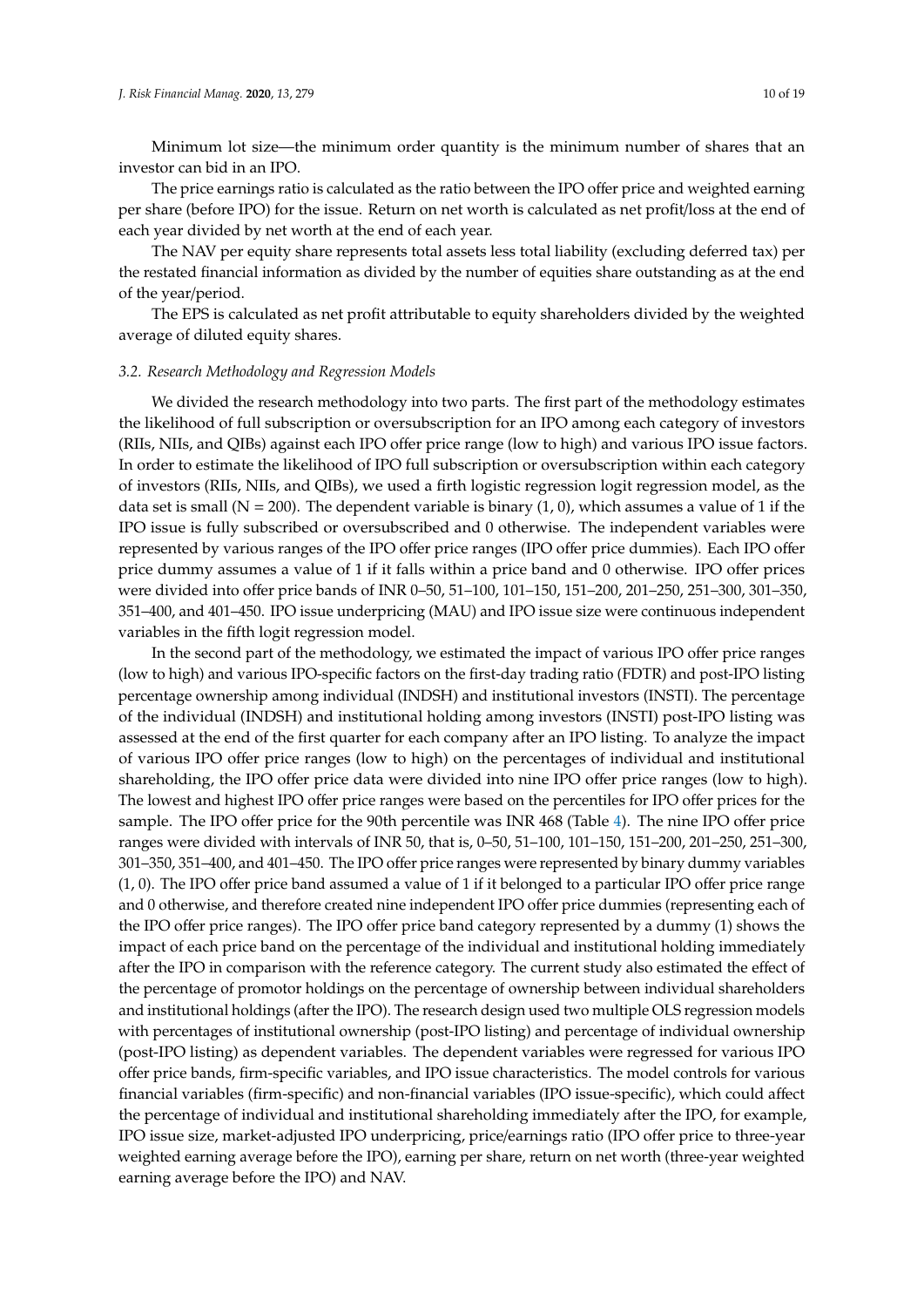#### 3.2.1. Investor Demand at the Pre-IPO Listing Stage—Models

A firth logistic regression model was used involving oversubscription and undersubscription (IPO investor categories—RIIs, NII, and QIBs):

$$
D_{i(ipo \frac{full\ subscription/oversubscription=1}{undersubscription=0}} = \beta_0 + \sum_{q=1}^{9} \beta_q D_q (1PO\ of\ fer\ price\ ranges) + X_j(ipo\ under\ priceing) + \alpha (1PO\ Issue\ size) + \varepsilon
$$

Dependent variable—wherein  $D_i$  is a binary dummy variable to represent full subscription or oversubscription within each category (RIIs, NIIs, and QIBs).  $\mathbf{R}$ *ι*<sup>1</sup>/<sub>1</sub> is a binary duminy variable to represent<br>*v* (RIIs NIIs and OIBs)

 $D_i$  If IPO issue is fully subscribed or oversubscribed in each IPO investor category = 1 If IPO issue is undersubscribed in each IPO investor category  $= 0$  $\overline{O}$  is undersubscribed in each IPO is understanding in each IPO investor category  $\overline{O}$  is understanding in each IPO in

Independent variable—*D<sup>q</sup>* is a dummy variable (independent variables) to represent each IPO ܦ offer price range

> $D_g$ If within the IPO offer price range = 1 If outside the IPO offer price range  $= 0$  $\Gamma$  is the IP offer price range  $= 0$

where  $q = 9$  for IPO offer price dummies.

Regression coefficient  $β<sub>q</sub>$ , where  $q = 0-50$ , 51–100, 101–150, 151–200, 201–250, 251–300, 301–350, <br>  $\frac{1103 \times 150 \times 100}{100}$ 351–400 and 401–450;  $X_j$ − IPO underpricing;  $\alpha$  – *IPO Issue size*.

Independent variable (IPO issue-specific)— $X_j$  = coefficient for IPO underpricing;  $\alpha$  = IPO issue size.

3.2.2. Investor Participation after the IPO Listing—Models

We assessed the effect of IPO offer price ranges and IPO Issue factors on the first-day trading ratio (FDTR) using the regression OLS model:

$$
FDTR = \beta_0 + \sum_{i=1}^{9} \beta_i D_i (IPO\,offer\,price\,range) + \sum_{j=1}^{4} + \mathcal{V}_j X_j + \varepsilon
$$

Dependent variable (FDTR) = First-day trading ratio is expressed as follows:

$$
FDTR = \frac{Total number of shares traded on the IPO Listing day}{Total number of shares issued in IPO}
$$

 $\beta_1$  to  $\beta_9$ —regression coefficients for the IPO offer price ranges.

 $\gamma_1$  to  $\gamma_4$ —regression coefficients for the IPO issue-specific variables in the primary market.

Independent variables (IPO offer price ranges)—0–50, 5100, 101–150, 151–200, 201–250, 251–300, 301–350, 351–400, and 401–450. *Di*—binary dummy variables *i* = 9.

> $D_i$ If within IPO offer price range = 1 If outside IPO offer price range  $= 0$ ,  $i = 9$

Independent variables (IPO issue-specific)— $X_i$ —IPO issue-specific variables— $j = 4$  i.e., *X*1—Market adjusted IPO underpricing (MAU); *X*2—IPO issue size; *X*3—percentage of individual holding; *X*4—percentage of promoter holding (post listing).

*E*ff*ect of IPO O*ff*er Price Ranges on Individual and Institutional Investors*

$$
INDSH (post - IPO) = \beta_0 + \sum_{i=1}^{9} \beta_i D_i (IPO \text{ of } fer \text{ price ranges}) + \alpha (promotor \text{ holding } - PH) + \sum_{j=1}^{7} \gamma_j X_j + \varepsilon
$$
\n
$$
INSTI (post \text{ } ipo) = \beta_0 + \sum_{i=1}^{9} \beta_i D_i (IPO \text{ of } fer \text{ price ranges}) + \alpha (promotor \text{ holding } - PH) + \sum_{j=1}^{7} \gamma_j X_j + \varepsilon
$$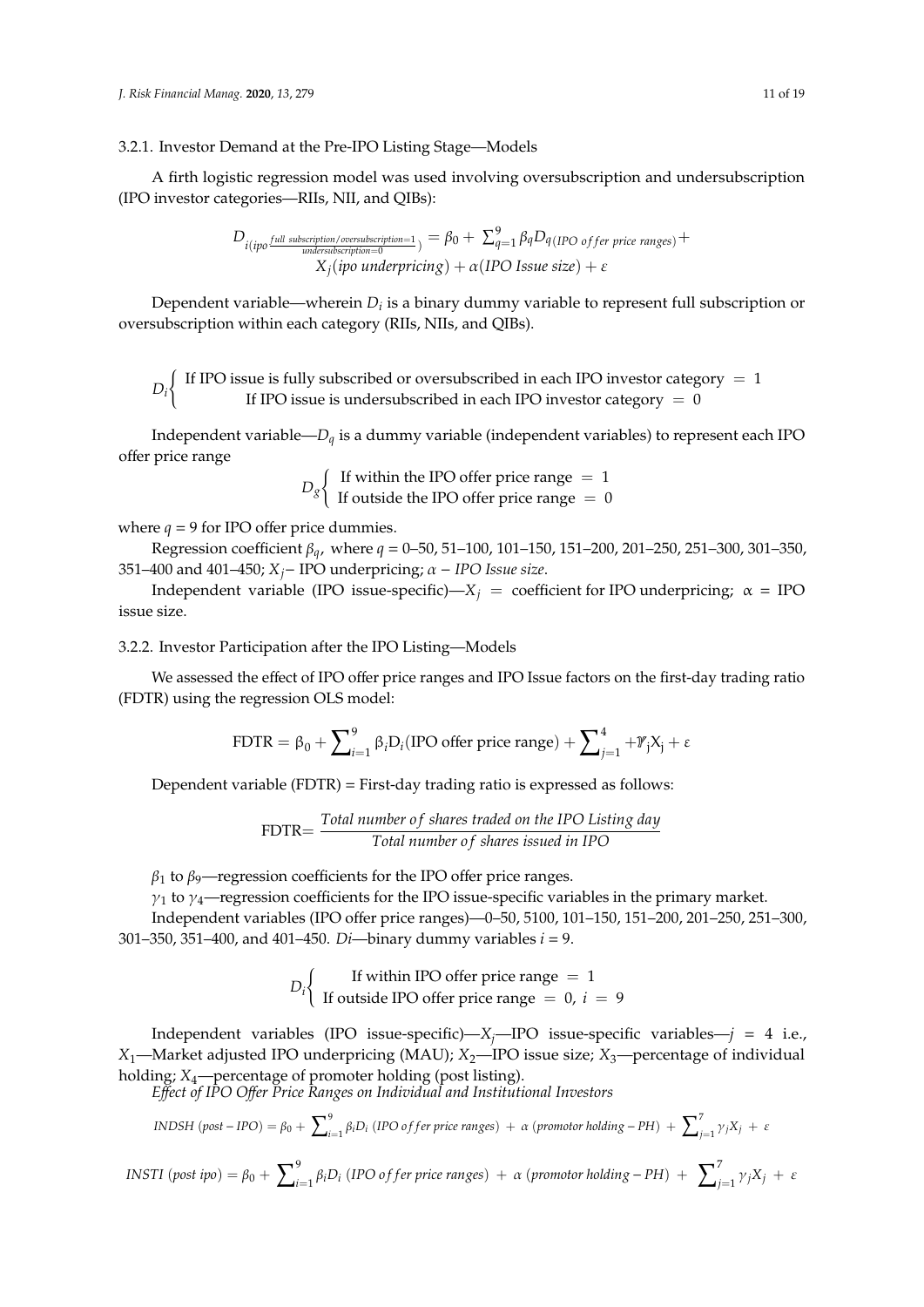Independent variables—IPO offer price ranges—0–50, 51–100, 101–150, 151–200, 201–250, 251–300, 301–350, 351–400, and 401–450; *D*(*i*)—binary dummy variables wherein *i* = 9.

> $D_{(i)}\left\{\n\begin{array}{l}\n\text{If within the IPO offer price range } = 1 \\
> \text{If outside the IPO offer price range } = 0\n\end{array}\n\right.$ If outside the IPO offer price range  $= 0$

 $β_1$  to  $β_9$ —regression coefficients for each IPO offer price ranges (low to high).

α*—*regression coefficient for the percentage of promotor holding.

 $\gamma_1$  to  $\gamma_7$  = Regression coefficients for the IPO issue-specific variables (non-financial and financial). Independent variable—Percentage of promotor holdings post listing—PH.

Control variables (financial and non-financial variables).

*X*<sup>1</sup> to *X*7—regression coefficients for the firm-specific and IPO issue-specific variables.

Non-financial IPO issue-specific variables  $X_1$  to  $X_3$  ( $X_1$ —IPO issue size;  $X_2$ —Market-adjusted IPO underpricing; *X*3—Minimum Lot Size).

Financial (firm-specific) firm control variables  $X_4$  to  $X_7$  ( $X_4$ —EPS;  $X_5$  —IPO offer price to earnings (pre-IPO);  $X_6$ —return on net worth;  $X_7$ —net asset value).

#### **4. Regression Results and Discussion**

*4.1. Regression Results (Firth Logistic Regression)—The E*ff*ect of IPO O*ff*er Price Range and Issue-Specific Characteristics on IPO Full Subscription or Oversubscription among Investor Categories (for Results, See Appendix A)*

The firth logistic regression model results show the binary outcome for the dependent variable (fully subscribed or oversubscribed IPO = 1, otherwise = 0) that is regressed against each IPO offer price range (nine IPO offer price dummies) for all investor categories (RIIs, NIIs, and QIBs). The results show a lower likelihood for full subscription or oversubscription at the lowest range of IPO offer price (i.e., INR 0–50) for all categories of investors (RII coef. (−)0.891; *p*-value 0.028); NII coef. (−) 1.43; *p*-value 0.001; QIsB coef. (−) 1.83; *p*-value 0.001). The results support Neupane and Poshakwale's study (Neupane and Poshakwale 2012), which showed that retail investors follow the institutional demand during the book-building process, as an institution is bound to have more rational information about the company. Institutional investors prefer higher IPO offer prices and shun low-priced IPOs. The reasons for this could be lower bid–ask spreads McInish and Wood (1992) for higher-priced stocks, which reduces the transaction cost for institutional investors. Among the continuous independent variables, IPO issue size shows a negative regression coefficient, with a *p*-value that is statistically significant and shows a lower likelihood for full subscription/oversubscription among RIIs (retail) (coef. (–) 0.000150; *p*-value—0.023) and NIIs (Non-institutional) coef. (−) 0.000174; *p*-value—0.010) if the IPO size is higher and vice versa. On the other hand, companies with a higher IPO issue size have a higher likelihood of oversubscription in the QIB (institutional) category (regression coef. 0.0051 and *p*-value 0.000). These results are supported by Del Guercio (1996), in which institutional investors show a higher affinity towards higher quality and larger capitalization stocks. The likelihood for full subscription/oversubscription is higher (coef. 0.0063; *p*-value 0.026) for higher underpriced IPOs (MAU) within the QIB category (institutional investor).

### *4.2. Regression Results (OLS Regression)—The E*ff*ect of IPO O*ff*er Price Ranges and IPO Issue Characteristics on First-Day Trading Ratio (FDTR) (for Results, See Appendix B)*

The first-day trading ratio (FDTR) shows the level of trading activity (buy–sell share volume) as the ratio of the number of shares traded on the IPO listing day divided by the total shares issued by the company in the IPO. The lowest IPO offer price range (i.e., INR 0–50) shows a negative and significant coefficient (coef. (–)1.49; *p*-value 0.015) in relation to the first-day trading ratio. This is consistent with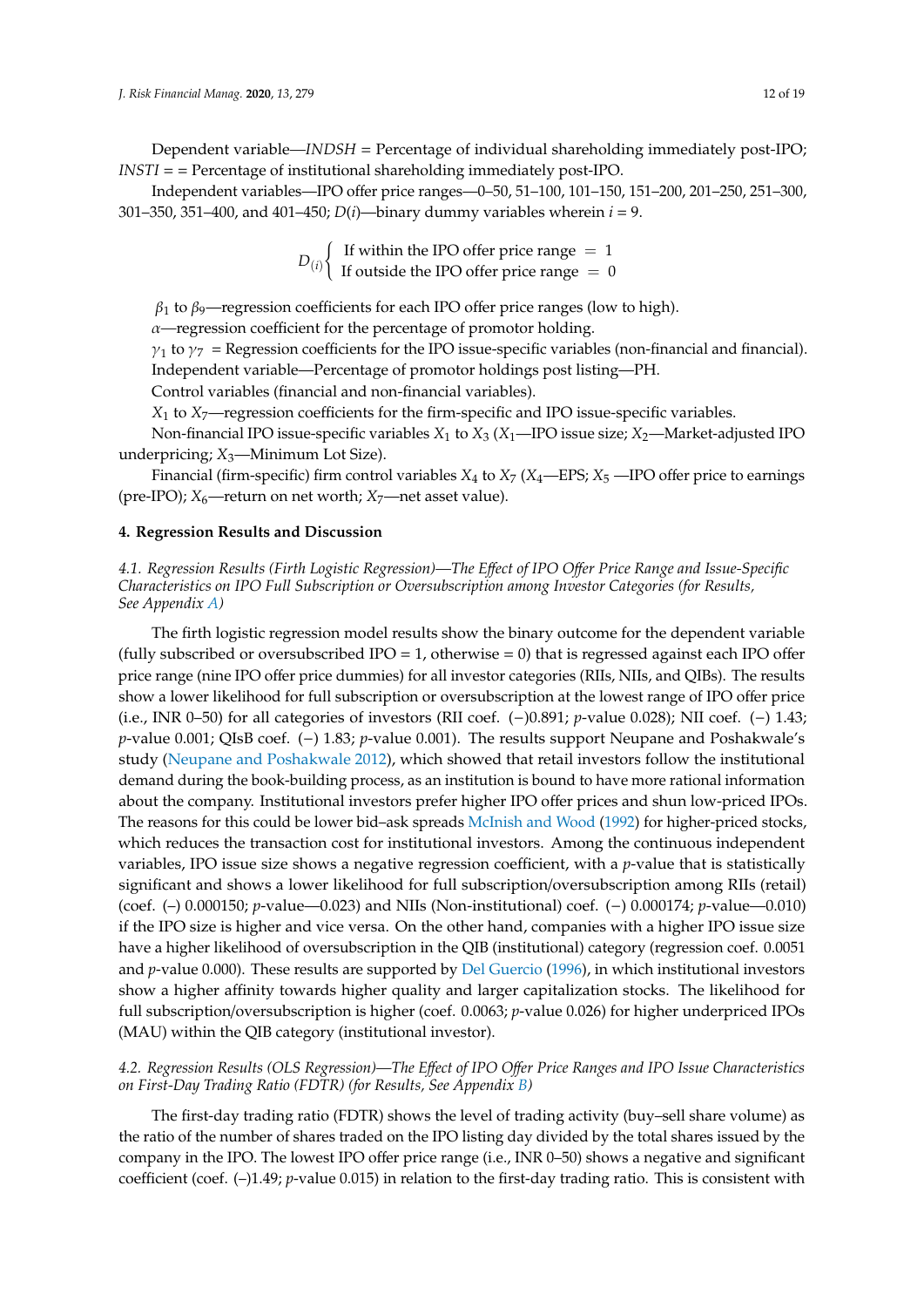the fact that at the lowest IPO offer price range, the investors will trade less on the IPO listing day, as lower-priced IPOs are associated with higher transaction costs (McInish and Wood 1992) and, thus, hold the newly allotted shares beyond the listing day. Institutional investors may also trade less often immediately on the IPO listing day, as companies targeting higher priced IPOs want to have monitoring benefits from institutional investors beyond the IPO listing period Stoughton and Zechner (1998). Both IPO market-adjusted underpricing (coef. 1.53; *p*-value—0.000) and percentage of individual investors immediately after the IPO (coef. 0.04; *p*-value—0.019) listing show a positive coefficient, which is statistically significant in relation to the FDTR. The results show that if the market-adjusted IPO underpricing is higher, it will induce investors to trade more to take advantage of the IPO listing gains and thus engage in higher trading on listing day. These above results are supported by Krigman et al. (1999), which indicates that the initial turnover is positively associated with IPO underpricing. The percentage of individual investors (after the IPO listing) has a positive and statically significant (coef. 0.040; *p*-value 0.019) coefficient in relation to the FDTR. The results also show that a higher percentage of individual investors in the ownership of a company may have a positive impact on listing trading on the listing day (FDTR) of the IPO. IPO issue size has a negative and significant coefficient (coef. (−)1.77; *p*-value 0.000) in relation to FDTR. This indicates that lower sized IPOs tend to have higher first-day trading volumes (FDTR). As lower-sized IPOs are also associated with a higher number of individual investors, as stated by Gompers and Metrick (2001) (and higher-sized IPO with institutional investors—Del Guercio (1996), in ownership of the company, this could lead to a higher trading turnover on the first day and vice-versa for higher-sized IPOs.

### *4.3. Regression Results—The E*ff*ect of IPO O*ff*er Price Ranges, Promotor Holding and Financial*/*Non-Financial Controls on Post-IPO Ownership Structure between Individual and Institutional Investors (for results, See Appendix C*

The regression coefficient for the dummy variable representing an IPO price range of INR 0–50 (coef. 9.92; *p*-value—0.005) is positive and statistically significant for the percentage of individual holdings in the ownership of the company (after the IPO). This result shows that individual investors are most sensitive to the lowest ranges of the IPO offer price (i.e., INR 0–50). The regression coefficients become negative at higher ranges of IPO offer prices (dummies), but the *p*-values are not statistically significant. The regression coefficient for the same IPO offer price range (less than and equal to INR 50) is negative but not statistically significant, at coef. 6.14 (*p*-value 0.229), for institutional investors. Institutional investors show a positive preference for higher ranges of IPO offer prices (dummies). The regression results exhibit the highest positive and significant regression coefficient (coef. 14.83; *p*-value—0.021) for the IPO offer price range of INR 301–350 for institutional investors. The dummy representing the IPO offer price range of INR 301–350 has a negative and significant regression coefficient (coef. −9.15; *p*-value 0.037) for individual investors, which show the highest aversion among individual investors for higher IPO prices. We checked multi-collinearity among regressions results, the mean VIF was 1.46 for both the regression models.

The regression results can establish two specific IPO offer price ranges in which individual investors (INR 0–50) and institutional investors (INR 301–350) maximize their respective holdings after the listing of the IPO issue. The above regression results are consistent with the past results obtained by Fernando et al. (2004), in which institutional investors prefer higher-priced IPOs, while individual investors prefer lower-priced IPOs (but a range is not defined). The regression coefficient for post-issue promoter holding (PIPH) is negative and statistically significant for individual investors, at a coefficient of −0.244 and a *p*-value of 0.000, which supports the earlier argument that lower promotor holdings would prefer higher dispersion among individual shareholders and vice versa for institutional holdings (positive and significant regression coefficient 0.65). Therefore, the results show that lower promotor holdings may target lower IPO offer prices to target higher ownership dispersion among individual investors. The regression results (using an Indian dataset) are supported by Sahoo and Rajib (2012), who showed that the offer price is positively related to post-issue promoter group holdings. The study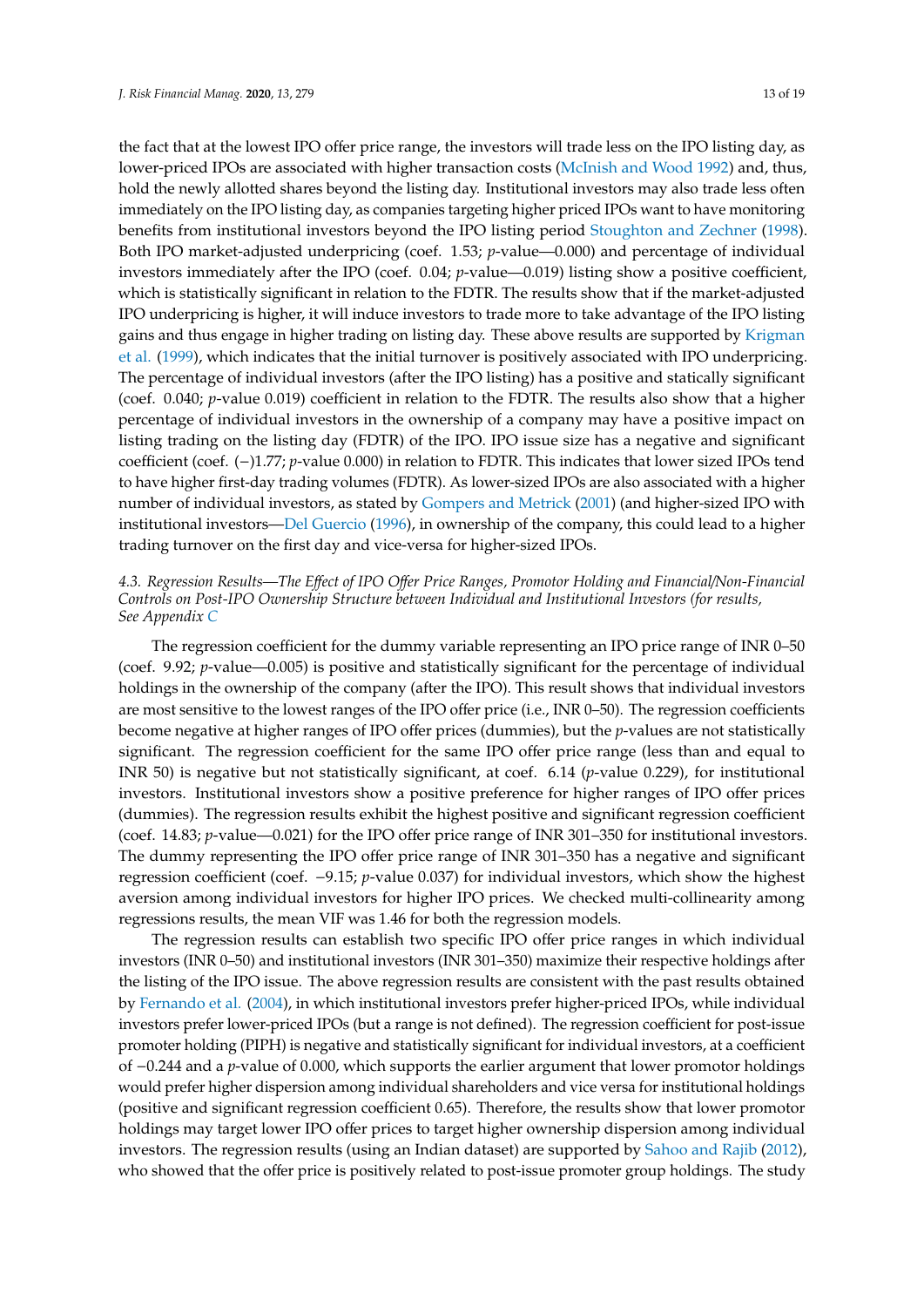suggested that the percentage of promotor holdings after the issue is an indication of the firm quality and future cash flow. None of the financial controls and non-financial controls have statistically significant regression coefficients. The difference in corporate ownership structures across countries can be linked to different types of corporate control across countries (Franks and Mayer 1997). The different levels of ownership across Germany, the United States, and the United Kingdom create different incentives for corporate control. Franks and Mayer (1997) hypothesized that a high concentration in ownership holdings builds a longer relationship between companies and investors, while, in contrast, dispersed holdings will incentivize owners to sell holdings if the company is going through a temporary downturn. One of the prominent features of Indian corporate houses is the high level of promotor holding<sup>3</sup> and thus they want to maintain control after the IPO. So, a lower promotor holding percentage after the IPO would like to disperse holding post-IPO to maintain control. Initial managers/promotors who want to preserve control (post-IPO) like to avoid institutional investors (Brennan and Franks 1997). A related augment by (Booth and Chua (1996) claims that mangers target lower IPO issue price to have broader ownership among retail investors post-IPO. Past evidence (Ritter 1984; Kim et al. 1995; Klein 1996) finds a positive relationship between promotor holding and IPO issue price. The intensity of agency issues between promotors and post-IPO ownership structure are signaled by the extent of dispersion among individual shareholders post-IPO. Numerous past studies (such as Brennan and Franks 1997; Stoughton and Zechner 1998; Mello and Parsons 1998). suggest that the ownership mix between institutional and individual investors post-IPO is an important parameter in driving IPO decisions.

In this paper, we establish the significance of specific price ranges on pre- and post-IPO listing participation among various categories of investors. One possible explanation from psychology for lower IPO price preference among individual investors is that individuals judge the value of something based on a number of units Pelham et al. (1994). As individuals are more averse to losses, they may think that lower stock prices have lower downside risks than high-priced stocks do, forming a lower reference price in their minds. In contrast, institutional investors prefer higher IPO offer prices and shun low-priced IPOs. The study is also able to establish various effects of IPO issue factors on both pre- and post-participation of various categories of investors in full subscription/oversubscription, initial trading volume, and post-IPO listing ownership structure.

#### **5. Conclusions**

This study establishes a link between IPO offer price ranges and pre-listing demand among various categories of investors. At the pre-listing stage of an IPO, RII and NII (individual investors) follow the QIB investors (institutional investors) by avoiding the lowest-priced IPOs. At the post listing stage, a link between the lowest IPO offer price ranges and initial turnover is also established. The initial turnover (IPO listing day trades) shows that investors trade less at the lowest range of IPO offer price. Individual (lowest range) and institutional investors (higher range) maximize their respective post-listing ownership at diverse ranges of IPO offer prices.

The results further estimate that lower promoter holdings diffuse higher ownership among individual shareholders by targeting lower IPO offer prices, thus increasing control. Among the various IPO issue factors, IPO underpricing is positively related to a higher likelihood of IPOs being oversubscribed in the QIB category (as compensation by the company to institutional investors). The RII and NII categories have a higher likelihood to fully subscribe/oversubscribe to lower-sized IPOs, while QIB investors are positively associated with oversubscription to larger-sized IPOs. In the post-listing stage, listing day trading is positively associated with IPO underpricing and individual holders in the ownership structure of the company. This study gives certain aspects of individual

<sup>3</sup> The percentage holding of promoters in Indian companies listed on National Stock Exchange stood at 54.46% as on June 30, 2019 and value though, promoter holding in companies listed on NSE his INR 73.33 lakh crore (Source—NSE Infobase—Prime database).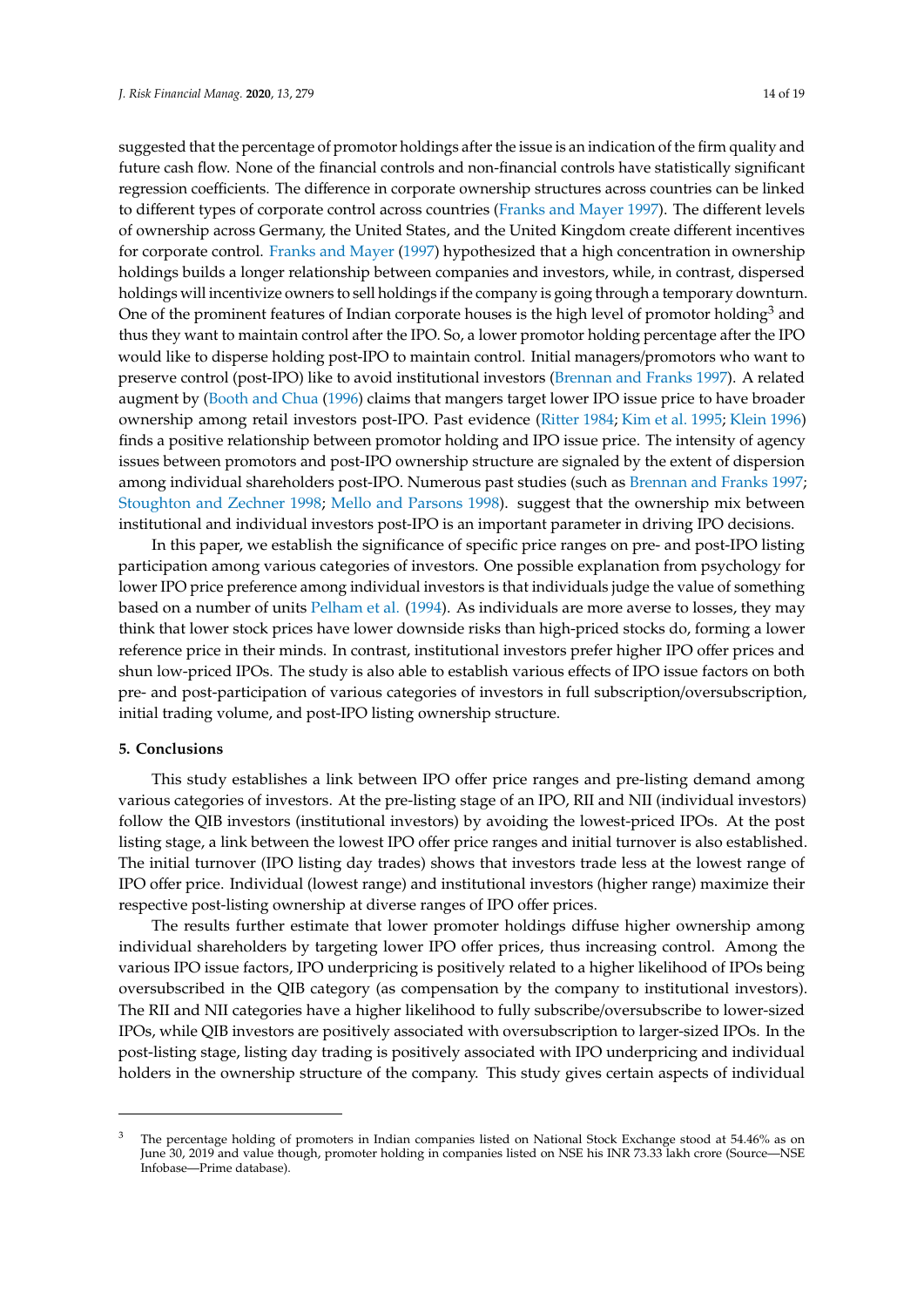investors' behavior towards IPO offer prices, which further affects the initial trading and ownership structure post-IPO. The study has two limitations, first, the sample for the study is restricted to the Indian primary capital market for a specified time period and, second the study can be expanded to provide evidence for the effect of reduction in market price bands (like stock splits ranges) on companies' change in underlying ownership in the secondary equity market. The results will have important consequences for agency issues and corporate control, as promotors may use the IPO offer price to target a desired ownership structure post-IPO. The results provide the economic significance of IPO offer price levels among investors in pre- and post-IPO listing.

**Author Contributions:** Conceptualization, H.S. & K.G.; Methodology, H.S. and K.G.; Software, H.S.; Validation, H.S. and K.G.; Formal analysis, H.S.; Investigation, H.S.; Data curation, H.S.; Writing–original draft preparation, H.S.; writing, H.S.; Supervision, K.G.; Project administration, K.G. All authors have read and agreed to the published version of the manuscript.

**Funding:** This research received no external funding.

**Conflicts of Interest:** The authors declare no conflict of interest.

### **Appendix A**

**Table A1.** Results of the firth logistic regression model. The effect of IPO offer price range and issue-specific characteristics on the oversubscription or undersubscription of an IPO listing among investors categories.

| <b>Firth Logit Regression Model</b>                         |                                   | Dependent Variable—If the IPO Issue Is Oversubscribed, Takes the Value of 1; Otherwise 0; $N = 200$ |                                      |  |
|-------------------------------------------------------------|-----------------------------------|-----------------------------------------------------------------------------------------------------|--------------------------------------|--|
| <b>Independent Variables-Coef</b><br>(Coef Range) (p-Value) | RII (Retail)                      | $\mathbf{N}\mathbf{I}\mathbf{I}$                                                                    | QIB                                  |  |
| Dummy_0-50                                                  | $-0.891$                          | $-1.43$                                                                                             | $-1.83$                              |  |
|                                                             | $(-1.548, -0.036)$                | $(-2.12, -0.46)$                                                                                    | $(-2.38, -0.28)$                     |  |
|                                                             | (0.028)                           | (0.001)                                                                                             | (0.001)                              |  |
| Dummy_51-100                                                | 0.175                             | $-0.804$                                                                                            | $-1.21$                              |  |
|                                                             | $(-0.50, 1.03)$                   | $(-1.49, 0.128)$                                                                                    | $(-1.67, 0.24)$                      |  |
|                                                             | (0.670)                           | (0.068)                                                                                             | 0.013                                |  |
| Dummy_101-150                                               | 0.238                             | 0.551                                                                                               | $-0.189$                             |  |
|                                                             | $(-0.12, 1.24)$                   | (0.178, 2.15)                                                                                       | $(-0.30, 1.46)$                      |  |
|                                                             | (0.587)                           | (0.352)                                                                                             | (0.714)                              |  |
| Dummy_151-200                                               | $-0.545$                          | $-0.415$                                                                                            | 0.102                                |  |
|                                                             | $(-1.49, 0.089)$                  | $(-1.74, 0.23)$                                                                                     | $(-0.81, 1.16)$                      |  |
|                                                             | (0.208)                           | (0.427)                                                                                             | (0.862)                              |  |
| Dummy_201-250                                               | 0.071                             | 0.072                                                                                               | $-0.254$                             |  |
|                                                             | $(-0.97, 0.90)$                   | $(-1.31, 1.02)$                                                                                     | $(-1.26, 0.92)$                      |  |
|                                                             | (0.888)                           | (0.906)                                                                                             | (0.689)                              |  |
| Dummy_251-300                                               | $-0.218$                          | 0.906                                                                                               | 0.339                                |  |
|                                                             | $(-1.52, 0.86)$                   | $(-1.44, 2.16)$                                                                                     | $(-1.45, 2.17)$                      |  |
|                                                             | (0.727)                           | (0.544)                                                                                             | (0.728)                              |  |
| Dummy_301-350                                               | 0.495                             | $-0.110$                                                                                            | 1.22                                 |  |
|                                                             | (0.95, 1.91)                      | $(-1.68, 1.26)$                                                                                     | $(-1.57, 4.22)$                      |  |
|                                                             | (0.506)                           | (0.885)                                                                                             | (0.418)                              |  |
| Dummy_351-400                                               | $-0.212$                          | $-1.38$                                                                                             | 0.941                                |  |
|                                                             | $(-1.78, 1.26)$                   | $(-2.99, -0.024)$                                                                                   | $(-2.04, 3.92)$                      |  |
|                                                             | (0.789)                           | (0.068)                                                                                             | (0.547)                              |  |
| Dummy_401-450                                               | 0.628                             | 0.032                                                                                               | $-1.21$                              |  |
|                                                             | $(-1.10, 2.46)$                   | $(-1.73, 1.90)$                                                                                     | $(-3.13, 0.93)$                      |  |
|                                                             | (0.68)                            | (0.972)                                                                                             | (0.261)                              |  |
| <b>IPO</b> Issue Size                                       | $-0.0001504$                      | $-0.0001745$                                                                                        | 0.0051                               |  |
|                                                             | $(-0.0002584, 3.05)$              | $(-0.0002775, -8.75)$                                                                               | (0.0031823, 0.008878)                |  |
|                                                             | (0.023)                           | (0.010)                                                                                             | (0.000)                              |  |
| IPO Underpricing (MAU)                                      | 0.004999                          | 0.0000741                                                                                           | 0.0063                               |  |
|                                                             | $(-0.001329, 0.010282)$           | $(-0.0013297, 0.010282)$                                                                            | (0.0006169, 0.0119556)               |  |
|                                                             | (0.088)                           | (0.979)                                                                                             | (0.026)                              |  |
| Intercept<br>$(p$ -value)                                   | 1.189<br>(0.594, 1.59)<br>(0.000) | 1.94<br>(1.21, 2.43)<br>(0.000)                                                                     | 0.444<br>$(-1.07, 0.809)$<br>(0.322) |  |
| Wald chi2                                                   | 19.05                             | 25.11                                                                                               | 58.53                                |  |

Significance level—at 5%; at 10%. Range of coefficients between a 95% confidence interval.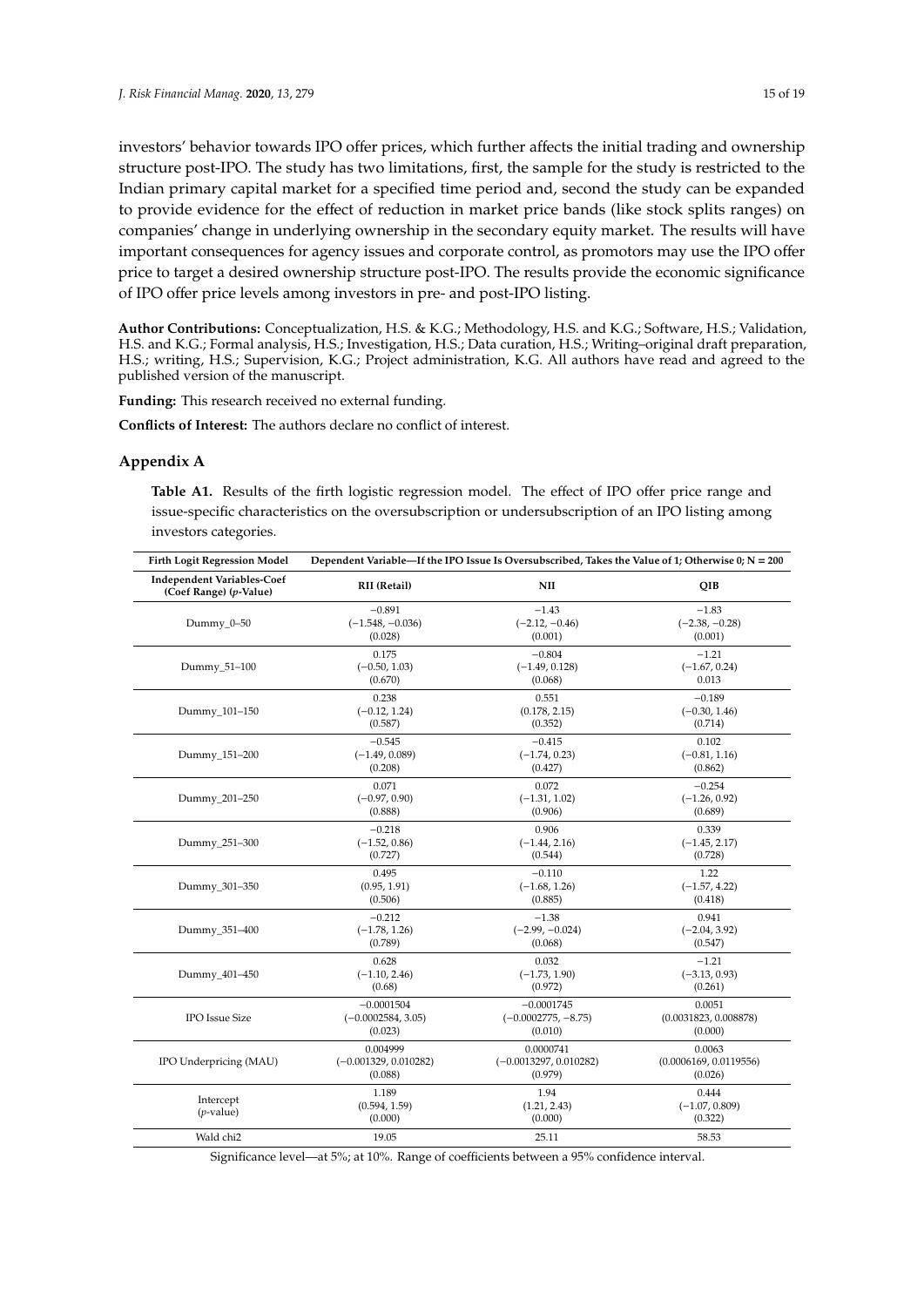## **Appendix B**

**Table A2.** Results of OLS regressions. The effect of the IPO offer price ranges and the IPO issue characteristics on the FDTR.

| <b>Independent Variables</b><br>IPO Price Ranges (Low to High) & Firm-Specific Variables<br>Coef<br>(Coef Range) (p-Value) | Dependent Variables-First-Day Trading Ratio (FDTR)<br><b>Regression Coefficients</b><br>(OLS Regression) |
|----------------------------------------------------------------------------------------------------------------------------|----------------------------------------------------------------------------------------------------------|
| Dummy $(0-50)$                                                                                                             | $-1.473$<br>$(-2.63, -0.275)$<br>(0.015)                                                                 |
| Dummy_(51-100)                                                                                                             | 0.160<br>$(-0.814, 1.172)$<br>(0.752)                                                                    |
| Dummy_(101-150)                                                                                                            | $-0.060$<br>$(-1.072, 0.986)$<br>(0.908)                                                                 |
| Dummy_(151-200)                                                                                                            | 0.649<br>$(-0.704, 1.961)$<br>(0.256)                                                                    |
| Dummy_(201-250)                                                                                                            | 0.609<br>$(-1.655, 1.80)$<br>(0.368)                                                                     |
| Dummy_(251-300)                                                                                                            | 0.058<br>$(-1.462, 1.614)$<br>(0.947)                                                                    |
| Dummy_(301-350)                                                                                                            | $-0.013$<br>$(-2.281, 1.812)$<br>(0.987)                                                                 |
| Dummy_(351-400)                                                                                                            | $-0.01331$<br>$(-4.544, 3.362)$<br>0.987                                                                 |
| Dummy_(401-450)                                                                                                            | 0.611<br>$(-0.007, 0.0752)$<br>(0.760)                                                                   |
| $X_1$ log (IPO Issue Size)                                                                                                 | $-1.77$<br>$(-2.503, -1.030)$<br>(0.000)                                                                 |
| $X_2$ market-adjusted underpricing                                                                                         | 1.53<br>(0.809, 2.266)<br>(0.000)                                                                        |
| $X_3$ percentage of promotor holdings                                                                                      | 0.0059<br>$(-0.016, 0.0290)$<br>(0.609)                                                                  |
| $X_4$ percentage of individual holdings                                                                                    | 0.040<br>(0.007, 0.0752)<br>(0.019)                                                                      |
| Intercept                                                                                                                  | 8.48<br>(4.884, 11.912)<br>(0.000)                                                                       |
| F-value $(p$ -value)                                                                                                       | 0.0000                                                                                                   |
| Adj. R-square                                                                                                              | 0.28                                                                                                     |

Significance level—at 5%; at 10%. Range of coefficients between a 95% confidence interval.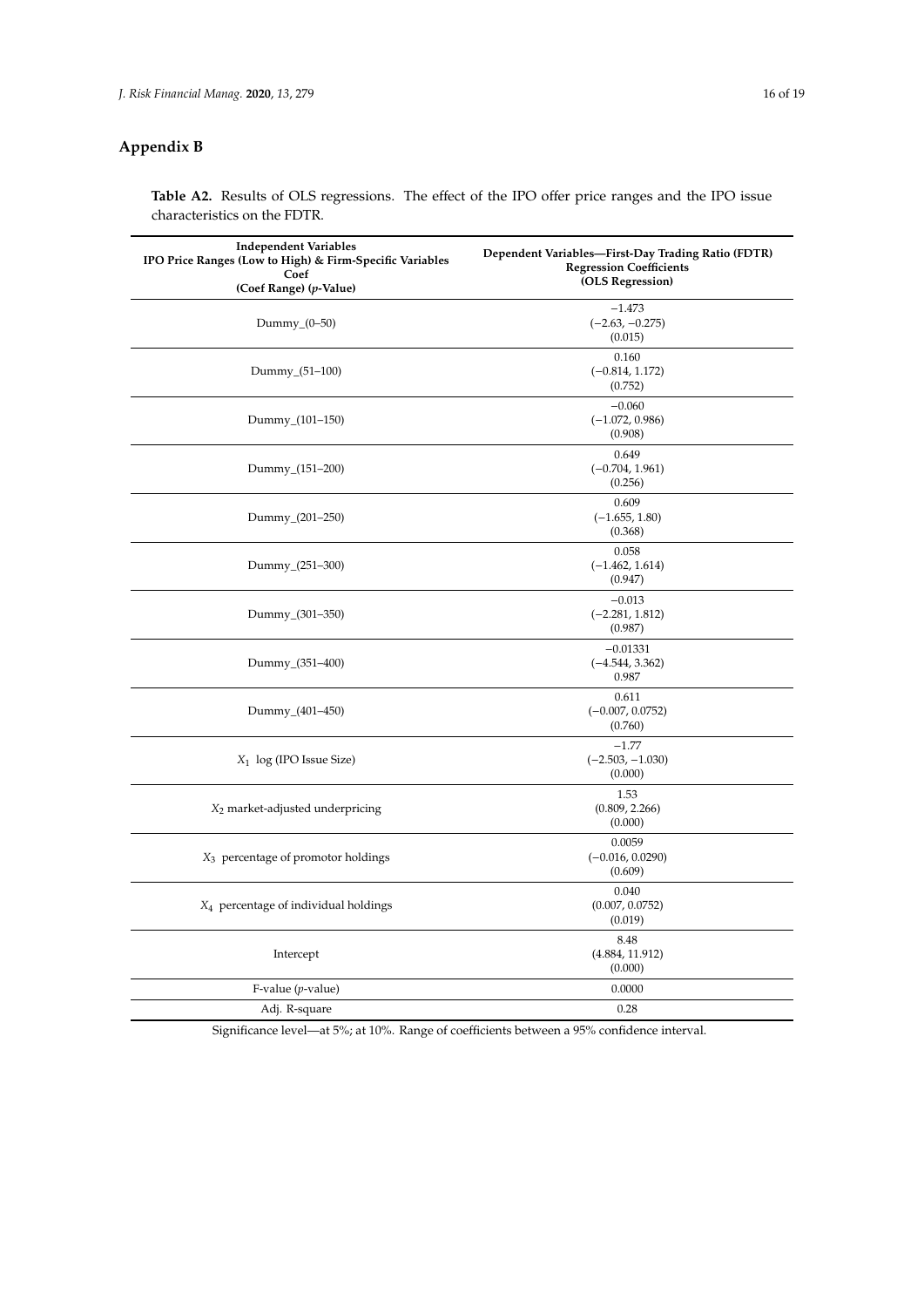### **Appendix C**

**Table A3.** Results of OLS regressions. The effect of IPO offers price ranges and financial and IPO issue characteristics on post-IPO ownership structure between individual and institutional investors. The regression model is checked for multicollinearity among the reession variables.

| <b>Independent Variable</b><br>IPO Price Ranges (Low to High);<br>Non-Financial Variables (Issue Specific) and<br>Financial Variables (Firm-Specific)<br>Coef.<br>(p-Value) | Regression Model 1: Dependent Variable:<br>(Percentage of Individual Shareholding<br>Immediately after the IPO)<br><b>Regression Coefficients</b><br>(OLS Regression)<br>$N-200$ | Regression Model 2: Dependent Variable:<br>Percentage of the Individual Shareholding<br>Immediately after the IPO<br><b>Regression Coefficients</b><br>(OLS Regression)<br>$N-200$ |
|-----------------------------------------------------------------------------------------------------------------------------------------------------------------------------|----------------------------------------------------------------------------------------------------------------------------------------------------------------------------------|------------------------------------------------------------------------------------------------------------------------------------------------------------------------------------|
| $Dummy_0-50$                                                                                                                                                                | 9.925<br>(3.073, 16.777)<br>(0.005)                                                                                                                                              | $-6.14$<br>$(-16.197, 3.899)$<br>(0.229)                                                                                                                                           |
| Dummy_(51-100)                                                                                                                                                              | 4.22<br>$(-1.289, 9.732)$<br>(0.132)                                                                                                                                             | 1.32<br>$(-6.751, 9.408)$<br>(0.746)                                                                                                                                               |
| Dummy_(101-150)                                                                                                                                                             | 0.385<br>$(-4.917, 5.687)$<br>(0.886)                                                                                                                                            | 4.97<br>$(-2.793, 12.748)$<br>(0.208)                                                                                                                                              |
| Dummy_(151-200)                                                                                                                                                             | $-2.54$<br>$(-8.570, 3.478)$<br>(0.405)                                                                                                                                          | 5.22<br>$(-3.771, 14.214)$<br>(0.253)                                                                                                                                              |
| Dummy_(201-250)                                                                                                                                                             | $-1.20$<br>$(-8.649, 6.235)$<br>(0.749)                                                                                                                                          | 0.516<br>$(-10.387, 11.421)$<br>(0.926)                                                                                                                                            |
| Dummy_(251-300)                                                                                                                                                             | $-0.790$<br>$(-10.581, 9.001)$<br>(0.874)                                                                                                                                        | 7.33<br>$(-10.387, 11.421)$<br>(0.314)                                                                                                                                             |
| Dummy_(301-350)                                                                                                                                                             | $-9.15$<br>$(-17.756, -0.558)$<br>(0.037)                                                                                                                                        | 14.83<br>(2.2308, 27.429)<br>(0.021)                                                                                                                                               |
| Dummy_(351-400)                                                                                                                                                             | $-2.55$<br>$(-25.099, 19.997)$<br>(0.824)                                                                                                                                        | $-1.18$<br>$(-34.230, 31.853)$<br>(0.943)                                                                                                                                          |
| Dummy_(401-450)                                                                                                                                                             | $-5.38$<br>$(-18.569, 7.795)$<br>(0.421)                                                                                                                                         | 8.36<br>$(-10.954, 27.680)$<br>(0.394)                                                                                                                                             |
| $\alpha$ percentage of promotor holdings (after the<br>IPO listing)                                                                                                         | $-0.244$<br>$(-0.347, -0.1408)$<br>(0.000)                                                                                                                                       | 0.65<br>(0.501, 0.803)<br>(0.000)                                                                                                                                                  |
| $X_1$ IPO issue size (million INR) *****                                                                                                                                    | $-6.47$<br>$(-0.0000171, 4.15)$<br>(0.231)                                                                                                                                       | 0.0000116<br>$(-3.996, 0.0000271)$<br>(0.144)                                                                                                                                      |
| $X_2$ market-adjusted underpricing (MAU) *****                                                                                                                              | $-1.07$<br>$(-4.841, 2.694)$<br>(0.574)                                                                                                                                          | 2.10<br>$(-3.427, 7.627)$<br>(0.454)                                                                                                                                               |
| X <sub>3</sub> Minimum Lot Size (in INR) *****                                                                                                                              | 0.0000639<br>$(-0.000349, 0.000476)$<br>(0.761)                                                                                                                                  | 0.0001913<br>(0.533)                                                                                                                                                               |
| $X_4$ EPS (3-year weighted average before the<br>$IPO)$ *****                                                                                                               | $-0.013$<br>$(-0.055, 0.0278)$<br>(0.517)                                                                                                                                        | 0.0175<br>$(-.0433, 0.0784)$<br>(0.570)                                                                                                                                            |
| $X_5$ IPO offer price to earnings (weighted<br>average 3 years) ratio                                                                                                       | $-0.0047$<br>$(-0.0248, 0.0152)$<br>(0.638)                                                                                                                                      | 0.0123<br>$(-0.0169, 0.0417)$<br>(0.407)                                                                                                                                           |
| $X_6$ return on net worth (weighted average 3<br>years ratio to the IPO) ******                                                                                             | 0.0485<br>$(-0.057, 0.154)$<br>(0.367)                                                                                                                                           | 0.0726<br>$(-0.0830, 0.228)$<br>(0.358)                                                                                                                                            |
| X <sub>7</sub> net asset value (before the IPO) ******                                                                                                                      | $-0.00305$<br>$(-0.0380, 0.031)$<br>(0.863)                                                                                                                                      | $-0.0014$<br>$(-0.0482, 0.0545)$<br>(0.964)                                                                                                                                        |
| $\beta_0$ constant                                                                                                                                                          | 27.84<br>(18.516, 37.173)<br>(0.000)                                                                                                                                             | 22.264<br>(9.492, 36.891)<br>(0.000)                                                                                                                                               |
| F-statistic $(p$ -value)                                                                                                                                                    | 0.000                                                                                                                                                                            | 0.0000                                                                                                                                                                             |
| Adj. $R^2$                                                                                                                                                                  | 0.31                                                                                                                                                                             | 0.40                                                                                                                                                                               |

Significance level at 1%, 5%, and 10% levels. The regressions model is also checked for multicollinearity among the regression variables (\*\*\*\*\* Issue-specific controls (\*\*\*\*\*\* Financial controls (before the IPO).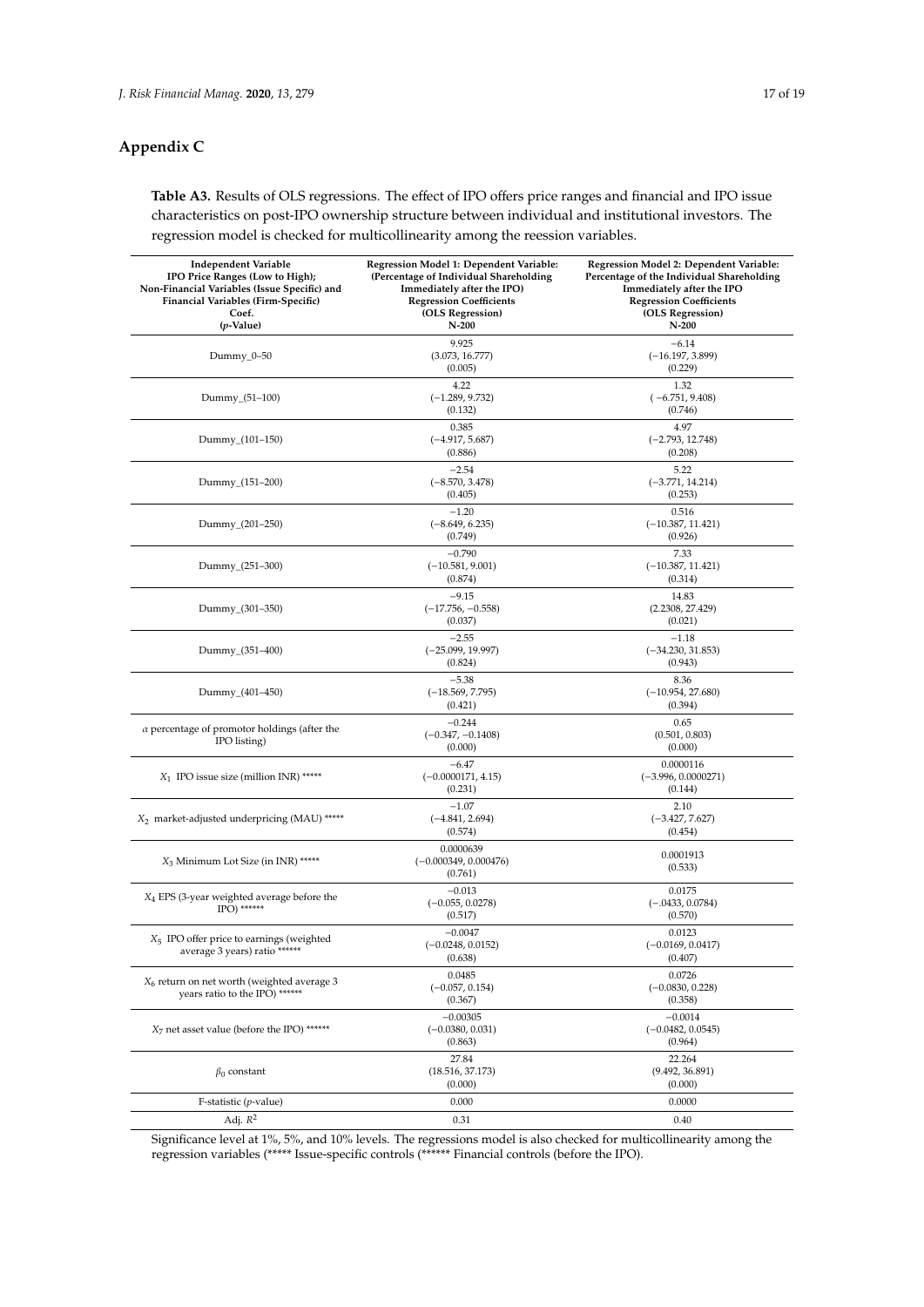#### **References**

- Agarwal, Sumit, Chunlin Liu, and S. Ghon Rhee. 2006. Investor demand for IPOs and after market performance: Evidence from the Hong Kong stock market. *Journal of International Financial Markets, Institutions & Money* 18: 176–90.
- Aggarwal, Reena, and Pietra Rivoli. 1990. Fads in the initial public offering market? *Financial Management* 19: 45–57. [CrossRef]
- Aggarwal, Rajesh, Sanjai Bhagat, and Srinivasan Rangan. 2009. The Impact of Fundamentals on IPO Valuation. *Financial Management* 38: 253–84. [CrossRef]
- Bartov, Eli, Partha Mohanram, and Chandrakanth Seethamraju. 2002. Valuation of internet stocks. An IPO perspective. *Journal of Accounting Research* 40: 321–46. [CrossRef]
- Birru, Justin, and Baolian Wang. 2016. Nominal Price Illusion. *Journal of Financial Economics* 119: 578–98. [CrossRef]
- Black, Bernard S. 1992. Institutional investors and corporate governance: The case for institutional voice. *Journal of Applied Corporate Finance* 5: 19–32. [CrossRef]
- Booth, James R., and Lena Chua. 1996. Ownership dispersion, costly information and IPO under-pricing. *Journal of Financial Economics* 41: 291–310. [CrossRef]
- Brennan, Michael J., and Julian Franks. 1997. Under-pricing, ownership and control in initial public offerings of equity securities in the UK. *Journal of Financial Economics* 45: 391–413. [CrossRef]
- Chalk, Andrew J., and John W. Peavy III. 1987. Initial public offerings: Daily returns, offering types and the price effect. *Financial Analysts Journal* 43: 65–69. [CrossRef]
- Chowdhry, Bhagwan, and Ann Sherman. 1996. International differences in oversubscription and underpricing of IPOs. *Journal of Corporate Finance* 2: 359–81. [CrossRef]
- Clarke, Jonathan, Arif Khurshed, Alok Pande, and Ajai K. Singh. 2016. Sentiment traders & IPO initial returns: The indian evidence. *Journal of Corporate Finance* 37: 24–37.
- Cotter, Julie, Michelle Goyen, and Sherryl Hegarty. 2005. Offer pricing in Australian industrial public offers. *Accounting and Finance* 45: 95–125. [CrossRef]
- Del Guercio, Diane. 1996. The distorting effect of the prudent-man laws on institutional equity investments. *Journal of Financial Economics* 40: 31–62. [CrossRef]
- Dyl, Edward A., and William B. Elliott. 2006. The Share Price Puzzle. *The Journal of Business* 79: 2045–66. [CrossRef]
- Falkenstein, Eric G. 1996. Preferences for stock characteristics as revealed by mutual fund portfolio holdings. *Journal of Finance* 51: 111–35. [CrossRef]
- Fernando, Chitru S., Srinivasan Krishnamurthy, and Paul A. Spindt. 2004. Are share price levels informative? Evidence from the ownership, pricing, turnover, and performance of IPO firms. *Journal of Financial Markets* 7: 377–403. [CrossRef]
- Franks, Julian, and Colin Mayer. 1997. Corporate ownership and control in the UK, Germany and France. *Journal of Applied Corporate Finance* 9: 30–45. [CrossRef]
- Fung, Joseph KW, Louis TW Cheng, and Kam C. Chan. 2005. The Impact of the costs of subscription on measured IPO returns: The Case of Asia. *Journal of Corporate Finance* 10: 45. [CrossRef]
- Ghicas, Dimitrios C., Nikolaos Iriotis, Aphroditi Papadaki, and Martin Walker. 2000. Fundamental analysis and valuation of IPOs in the construction industry. *International Journal of Accounting* 35: 227–41. [CrossRef]
- Gompers, Paul A., and Andrew Metrick. 2001. Institutional investors and equity prices. *Quarterly Journal of Economics* 116: 229–51. [CrossRef]
- Ibbotson, Roger G., and Jay R. Ritter. 1995. Initial public offerings. In *Handbooks in Operations Research and Management Science*. Amsterdam: North-Holland Publishing, vol. 9, pp. 993–1016.
- Kahneman, Daniel, and Amos Tversky. 1979. Prospect theory: An analysis of decision under risk. *Econometrica, Econometric Society* 47: 262–93. [CrossRef]
- Kahneman, Daniel, and Amos Tversky. 1984. Choices, values, and frames. *American Psychologist* 39: 341–50. [CrossRef]
- Kim, Moonchul, and Jay R. Ritter. 1999. Valuing IPOs. *Journal of Financial Economics* 53: 409–37. [CrossRef]
- Kim, Jeong-Bon, Itzhak Krinsky, and Jason Lee. 1995. The role of financial variables in the pricing of Korean initial public offerings. *Pacific-Basin Finance Journal* 3: 449–64. [CrossRef]
- Klein, April. 1996. The association between the information contained in the prospectus and the price of initial public offerings. *Journal of Financial Statement Analysis* 2: 23–40.